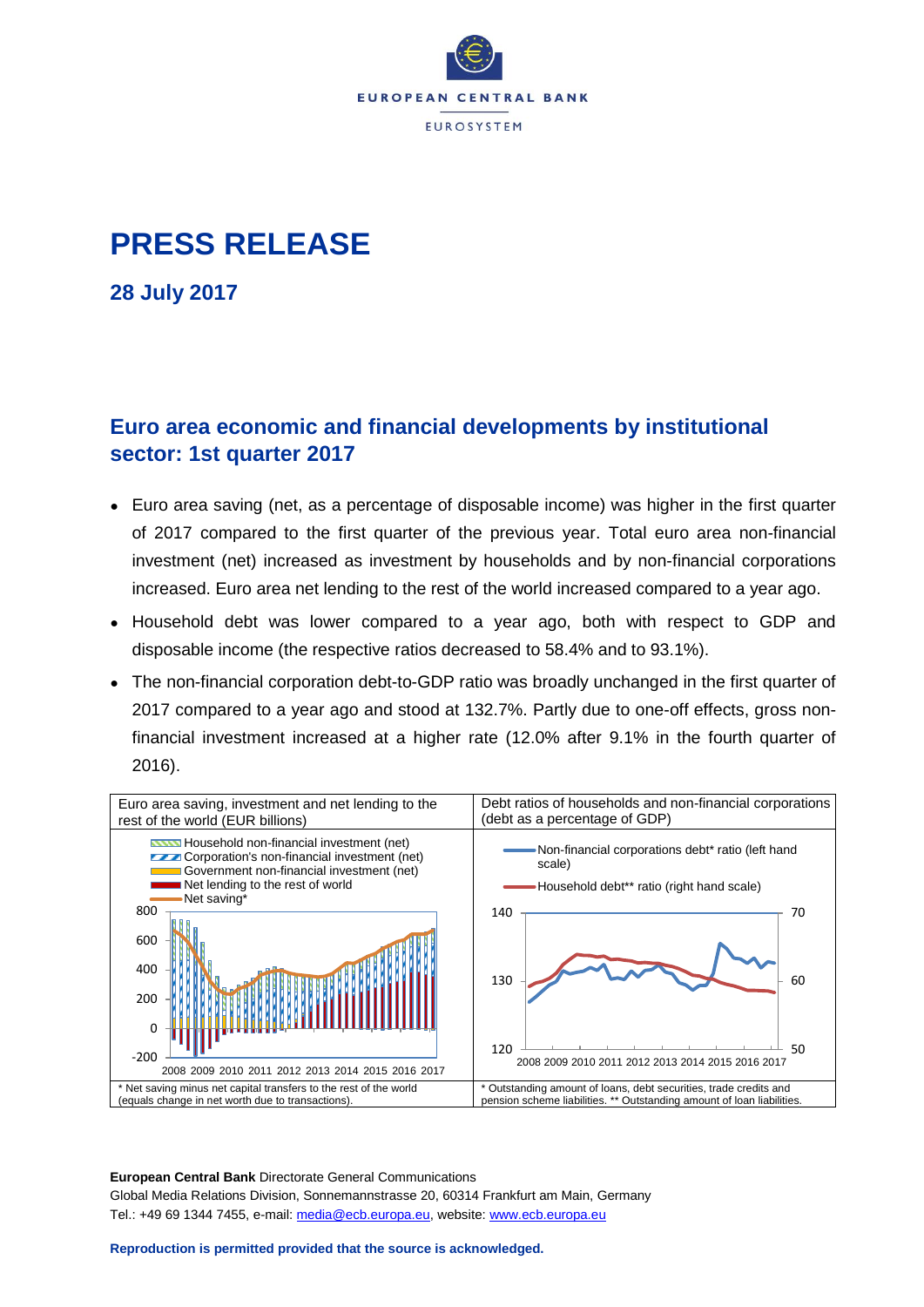#### **Total euro area economy**

Euro area net saving, that is the sum of the savings of households, corporations and the government sector after deducting the consumption of fixed capital, increased to 7.6% of euro area net disposable income, in the first quarter of 2017, compared with 6.9% in the first quarter of 2016. In the first quarter of 2017 euro area net non-financial investment increased to 3.6% of net disposable income, compared with 3.2% in the first quarter of 2016, as increased investment by households and non-financial corporations were only partly offset by decreased investments of government and deceleration of investments of financial corporations. As a result of saving growing more than non-financial investment euro area net lending to the rest of the world increased compared with the first quarter of 2016 (4.0%, after 3.8% of net disposable income). Net lending by households as percentage of euro area net disposable income decreased (2.7%, after 3.2%) and also net lending of non-financial corporations decreased (2.0%, after 2.5%). Net lending by the financial corporations sector increased (0.9%, after 0.6%) and net borrowing by the government sector decreased compared with the first quarter of 2016 (For details, see also Table 1 in the Annex).

#### **Households**

Household gross disposable income increased at an annual rate of growth of 3.2% in the first quarter of 2017. Gross operating surplus and mixed income from the self-employed increased by 3.0% year-on-year in the first quarter of 2017, after 2.3% in fourth quarter of 2016, similar the compensation of employees grew at a rate of 3.2% (after 2.8%). Household consumption expenditure grew at a higher rate of 3.0% (after 2.7%).

The household gross saving rate in the first quarter of 2017 was 12.2%, compared to 12.4% a year ago.

Household gross non-financial investment (which refers mainly to housing) grew at a higher rate of 9.4%, compared with 4.3% in the previous quarter. Loans to households, the main component of household financing, increased at a higher rate of 2.5% (after 2.1%).

Household financial investment grew at a broadly unchanged rate of 2.0%. Among the components, currency and deposits grew at a broadly unchanged rate of 4.0%. Life insurance and pension schemes grew at a lower rate (2.4% after 2.9%). Shares and other equity grew at an unchanged rate of 1.1%. Investment fund shares grew at a higher rate (5.3% after 3.6%); in particular non-money market fund shares increased at a higher rate. Disinvestment of households in debt securities continued, albeit at a lower rate (-10.3% after -10.9%). This development is in particular due to a reduction of household holdings of debt securities issued by MFIs.

Household net worth increased at 4.8% year-on-year in the first quarter of 2017, compared with 4.4% in the previous quarter, as net valuation gains on financial and on non-financial assets were only partly offset by the incurrence of liabilities. The value of housing wealth increased at a higher rate (5.2% after 4.9%). The household debt-to-income ratio continued to decrease, to 93.1% in the first quarter of 2017 from 93.4% in the first quarter of 2016, as disposable income grew faster than loans to households.

**European Central Bank** Directorate General Communications Global Media Relations Division, Sonnemannstrasse 20, 60314 Frankfurt am Main, Germany Tel.: +49 69 1344 7455, e-mail: [media@ecb.europa.eu,](mailto:media@ecb.europa.eu) website[: www.ecb.europa.eu](http://www.ecb.europa.eu/)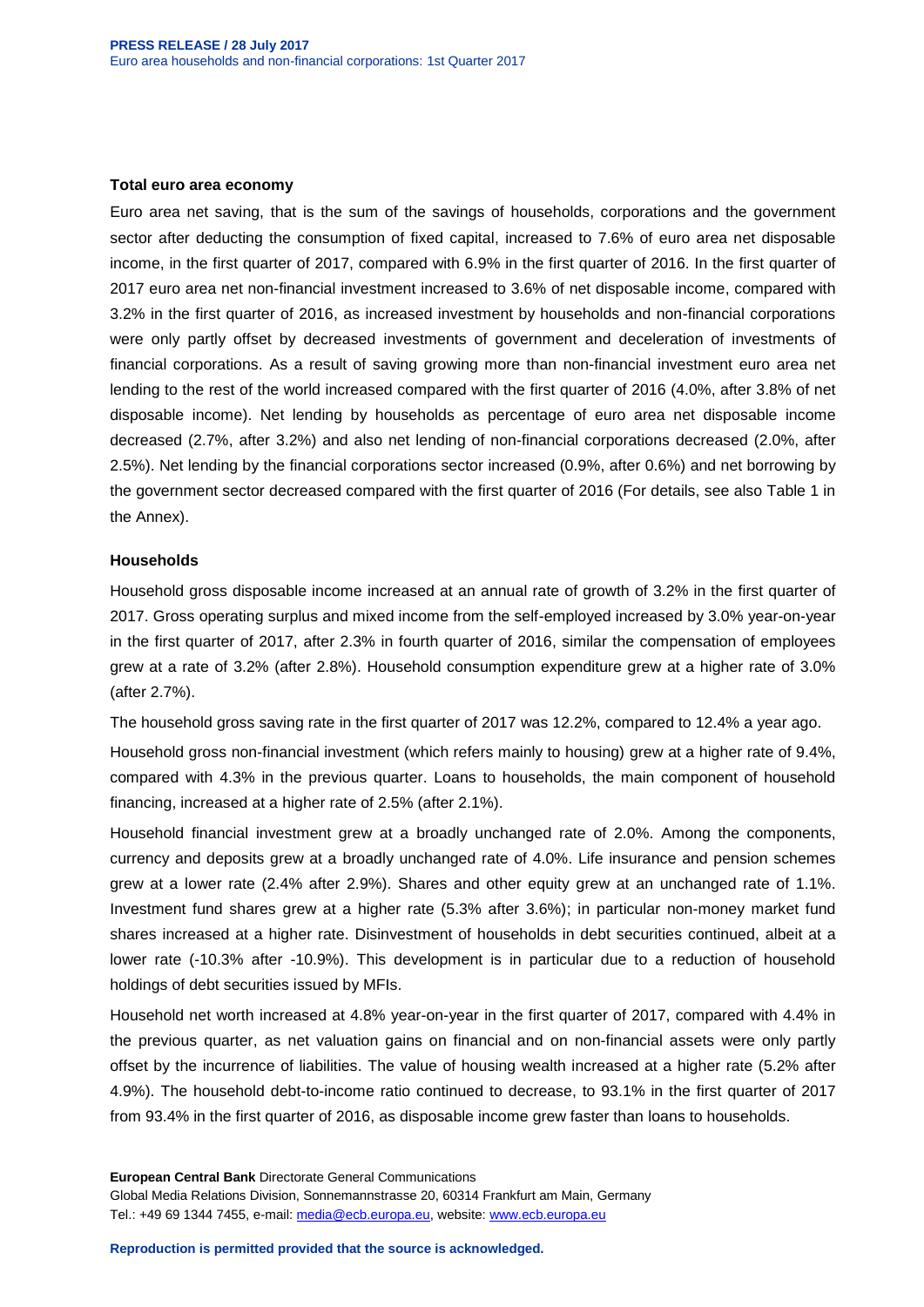Table A summarises the main results for households, expressed as a percentage of adjusted disposable income (For details, see also Tables 2.1 and 2.2 in the Annex).

| Table A Household saving, change in net worth and debt                                   |        |        |        |        |        |        |        |                  |  |  |
|------------------------------------------------------------------------------------------|--------|--------|--------|--------|--------|--------|--------|------------------|--|--|
| (percentages of adjusted gross disposable income, based on four-quarter cumulated flows) |        |        |        |        |        |        |        |                  |  |  |
|                                                                                          | 2015Q2 | 201503 | 2015Q4 | 2016Q1 | 2016Q2 | 2016Q3 | 2016Q4 | 2017Q1           |  |  |
| Saving rate (gross)                                                                      | 12.7   | 12.5   | 12.4   | 12.4   | 12.4   | 12.4   | 12.2   | 12.2             |  |  |
| Change in net worth                                                                      | 13.4   | 8.9    | 11.6   | $-0.9$ | 5.4    | 11.3   | 9.7    | 11.0I            |  |  |
| Non-financial investment (net)                                                           | 1.1    | 1.1    | 1.2    | 1.2    | 1.3    | 1.4    | 1.4    | 1.51             |  |  |
| Non-financial investment (gross)                                                         | 8.2    | 8.3    | 8.3    | 8.4    | 8.4    | 8.5    | 8.5    | 8.7 <sub>l</sub> |  |  |
| Consumption of fixed capital (-)                                                         | 7.1    | 7.1    | 7.1    | 7.1    | 7.1    | 7.1    | 7.1    | 7.11             |  |  |
| Financial investment                                                                     | 6.0    | 5.8    | 6.7    | 6.4    | 7.5    | 7.4    | 6.4    | 6.6              |  |  |
| Financing (-)                                                                            | 0.8    | 0.9    | 1.6    | 1.6    | 2.2    | 2.6    | 2.6    | 3.2 <sub>l</sub> |  |  |
| Revaluation of assets and other changes                                                  | 7.0    | 2.9    | 5.2    | $-6.9$ | $-1.3$ | 5.1    | 4.5    | 6.11             |  |  |
| Debt (Ioans, outstanding amount)                                                         | 94.0   | 94.0   | 93.9   | 93.4   | 93.5   | 93.5   | 93.5   | 93.1             |  |  |

### **Non-financial corporations**

Non-financial corporations' net entrepreneurial income (broadly equivalent to current profits) increased at an annual rate of growth of 5.1% in the first quarter of 2017 as compared with 0.7% in the previous quarter, as net operating surplus accelerated and net property income increased. Net value added increased at a higher rate (4.0% after 2.3%). The annual growth of gross fixed capital formation decelerated (5.3% after 10.0% in the fourth quarter of 2016);<sup>1</sup> whereas gross non-financial investment (which includes changes in inventories and net acquisitions of non-produced assets) accelerated to 12.0% (after 9.1%). Financing of non-financial corporations grew at a higher rate (2.0%, after 1.5%). Loan financing grew at 0.7% year-on-year in the first quarter of 2017, after 0.5% in the previous quarter, as the annual rate of growth of loans received from MFIs accelerated.<sup>2</sup> By contrast, the annual growth rate of loans from non-MFIs remained negative, mostly as a result of a decline in loans from other financial institutions, such as holding companies and financing subsidiaries, in the euro area. The issuance of debt securities grew at a higher rate (8.5% after 6.8%), as did trade credit financing (5.0% after 4.5%). MFIs, non-money market investment funds and non-residents were the main net purchasers of non-financial corporation debt securities. Equity financing grew at a higher rate (1.9% after 1.6%). The debt-to-GDP ratio, in the first quarter of 2017, stood broadly unchanged at 132.7%.

Financial investment grew at a higher rate (3.7%, after 3.2%). Among the components, loans granted grew at a higher rate (2.1%, after 0.4%), while the annual growth of investment in shares and other equity declined to 3.6% in the first quarter of 2017, compared to 4.0% in the previous quarter. Table B summarises the main results for non-financial corporations, expressed as a percentage of net value added (For details, see also Tables 3.1 and 3.2 in the Annex).

 $\overline{a}$ <sup>1</sup> The significant increase in the fourth quarter of 2016 was mainly due to transactions from outside the EU to *Ireland*.

 $^2$  Loan financing comprises loans granted by all sectors (including loans granted by non-MFI financial institutions) and by creditors that are not residents in the euro area.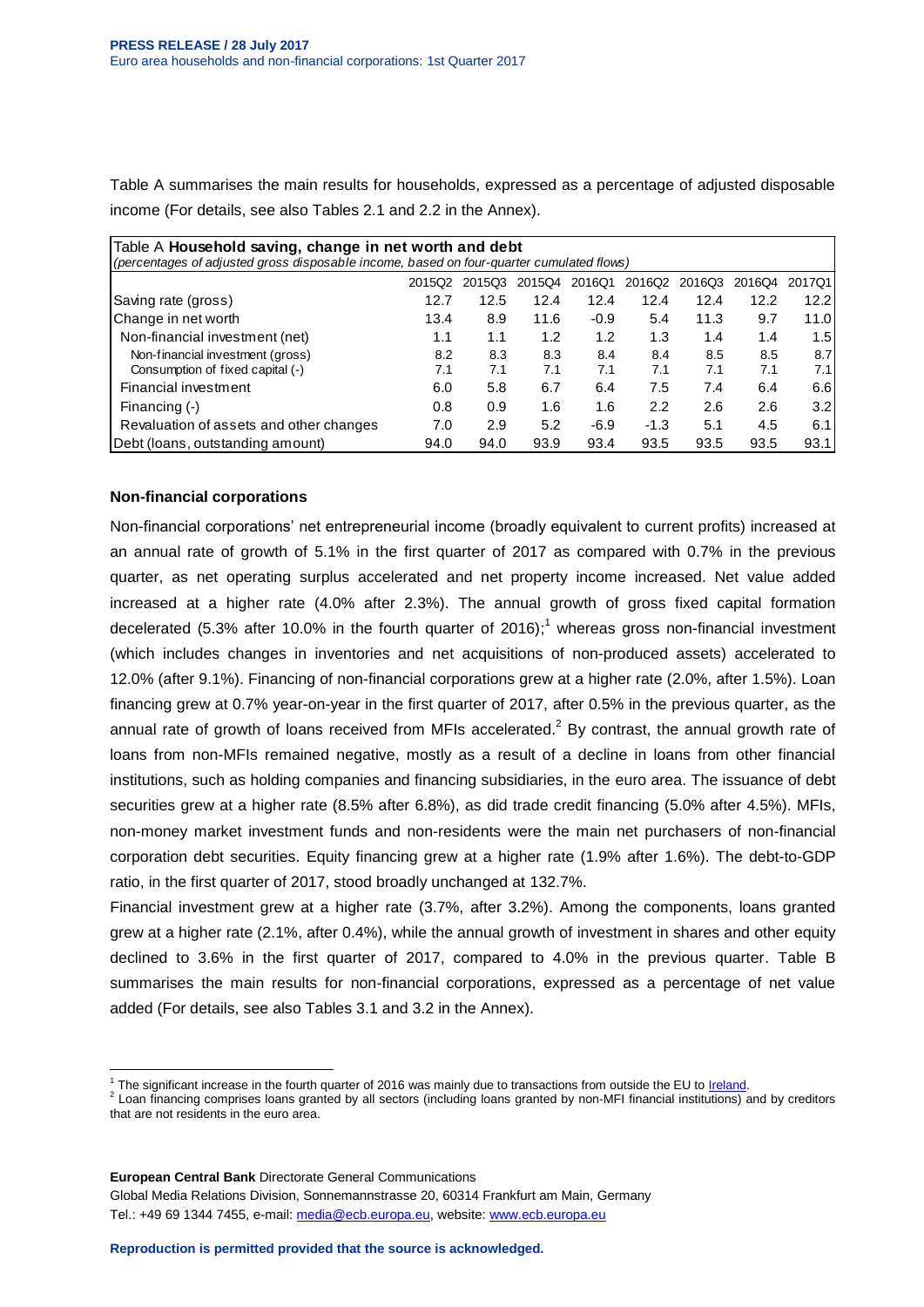| Table B Non-financial corporations<br>(percentages of value added (net), based on four-quarter cumulated flows) |        |        |        |        |        |        |        |        |  |  |  |
|-----------------------------------------------------------------------------------------------------------------|--------|--------|--------|--------|--------|--------|--------|--------|--|--|--|
|                                                                                                                 |        |        |        |        |        |        |        |        |  |  |  |
|                                                                                                                 | 2015Q2 | 2015Q3 | 2015Q4 | 2016Q1 | 2016Q2 | 2016Q3 | 2016Q4 | 2017Q1 |  |  |  |
| Entrepreneurial income, net (current profits)                                                                   | 33.8   | 34.0   | 34.0   | 33.5   | 33.6   | 33.6   | 33.5   | 33.5   |  |  |  |
| Saving, net (retained earnings)                                                                                 | 5.9    | 6.1    | 6.3    | 6.7    | 7.2    | 7.6    | 7.7    | 7.2    |  |  |  |
| Non-financial investment, net                                                                                   | 3.7    | 3.4    | 3.5    | 3.6    | 3.6    | 3.6    | 4.1    | 4.7    |  |  |  |
| Non-financial investment (gross)                                                                                | 27.8   | 27.6   | 27.7   | 27.7   | 27.7   | 27.7   | 28.1   | 28.7   |  |  |  |
| Consumption of fixed capital (-)                                                                                | 24.1   | 24.2   | 24.2   | 24.2   | 24.1   | 24.0   | 24.1   | 24.0   |  |  |  |
| l Financial investment                                                                                          | 15.2   | 16.6   | 17.1   | 17.7   | 16.6   | 15.2   | 15.1   | 16.9   |  |  |  |
| Financing                                                                                                       | 12.3   | 13.1   | 14.1   | 14.1   | 13.4   | 11.3   | 10.4   | 13.0   |  |  |  |
| (Debt (outstanding amount to GDP)                                                                               | 134.8  | 133.4  | 133.3  | 132.6  | 133.4  | 132.0  | 132.9  | 132.7  |  |  |  |

#### **For media queries, please contact Stefan Ruhkamp, tel.: +49 69 1344 5057.**

#### **Notes:**

- These data come from the second release of quarterly euro area sector accounts from the European Central Bank (ECB) and Eurostat, the statistical office of the European Union. The [release calendar](http://www.ecb.europa.eu/press/calendars/statscal/eaa/html/index.en.html) can be found on the ECB website. This release incorporates revisions and completed data for all sectors compared with the first quarterly release on "Euro area households and non-financial corporations" of 6 July 2017. The tables and charts accompanying the present press release are available in th[e publications section](http://sdw.ecb.europa.eu/reports.do?node=1000005700) of the Statistical Data Warehouse.
- Further data and methodological information on quarterly financial and non-financial accounts by institutional sector including euro area and national charts are available in the statistics section of the ECB's website under Macroeconomic [statistics/Sector accounts](http://www.ecb.europa.eu/stats/acc/html/index.en.html) (direct link to the [Sector account data](http://sdw.ecb.europa.eu/browse.do?node=9691132) in the ECB's Statistical Data Warehouse). A visual presentation of who-to-whom funding relationships between sectors is available in ["Our statistics"](http://www.euro-area-statistics.org/).
- The next release of the new [Household Sector Report](http://sdw.ecb.europa.eu/reports.do?node=1000004962) containing results for the euro area and all euro area countries is scheduled for 9 August 2017. The next quarterly press release, with advanced results for households and non-financial corporations, is scheduled for 5 October 2017.
- The annual growth rate of non-financial transactions and of outstanding assets and liabilities (stocks) is calculated as the percentage change between the value for a given quarter and that value recorded four quarters earlier. The annual growth rates used for financial transactions refer to the total value of transactions during the year in relation to the outstanding stock a year before.
- Net entrepreneurial income is broadly equivalent to current profits in business accounting (after the receipt and payment of interest and including the profits of foreign subsidiaries, but before the payment of income taxes and dividends).
- The sum of household debt and non-financial corporation debt (also referred to as "private debt") as a percentage of GDP is one of the headline indicators of the macroeconomic imbalances procedure (MIP). For non-financial corporations, the definition of debt used by the MIP differs from the definition applied here, as the MIP indicator is based on annual, consolidated data, and also excludes pension fund reserve liabilities and trade credits. For the MIP data see: [Annual](http://sdw.ecb.europa.eu/reports.do?node=1000004048)  [scoreboard for the surveillance of macroeconomic imbalances.](http://sdw.ecb.europa.eu/reports.do?node=1000004048)

**European Central Bank** Directorate General Communications Global Media Relations Division, Sonnemannstrasse 20, 60314 Frankfurt am Main, Germany Tel.: +49 69 1344 7455, e-mail: [media@ecb.europa.eu,](mailto:media@ecb.europa.eu) website[: www.ecb.europa.eu](http://www.ecb.europa.eu/)

**Reproduction is permitted provided that the source is acknowledged.**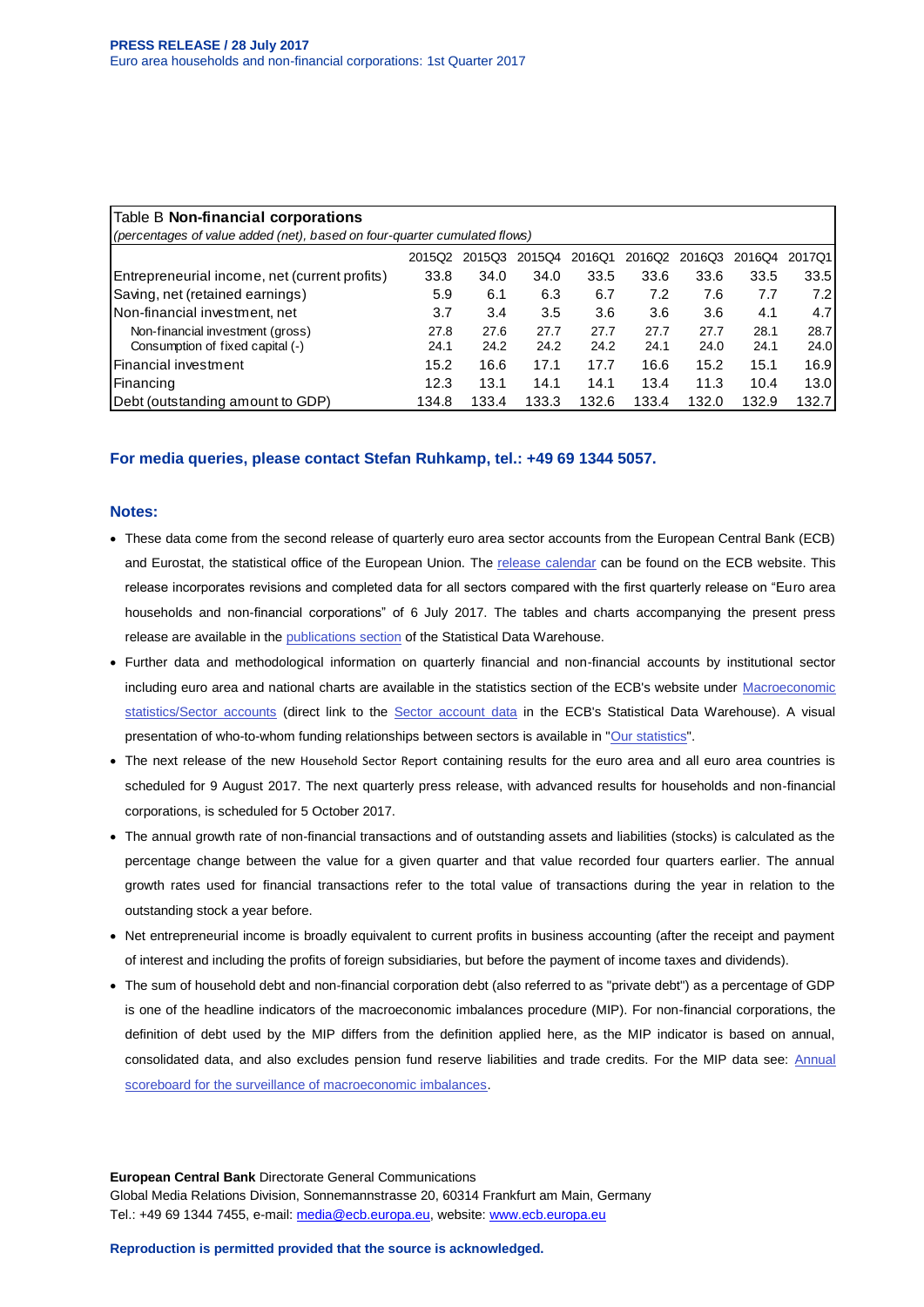### **Euro area charts and additional tables for all institutional sectors**

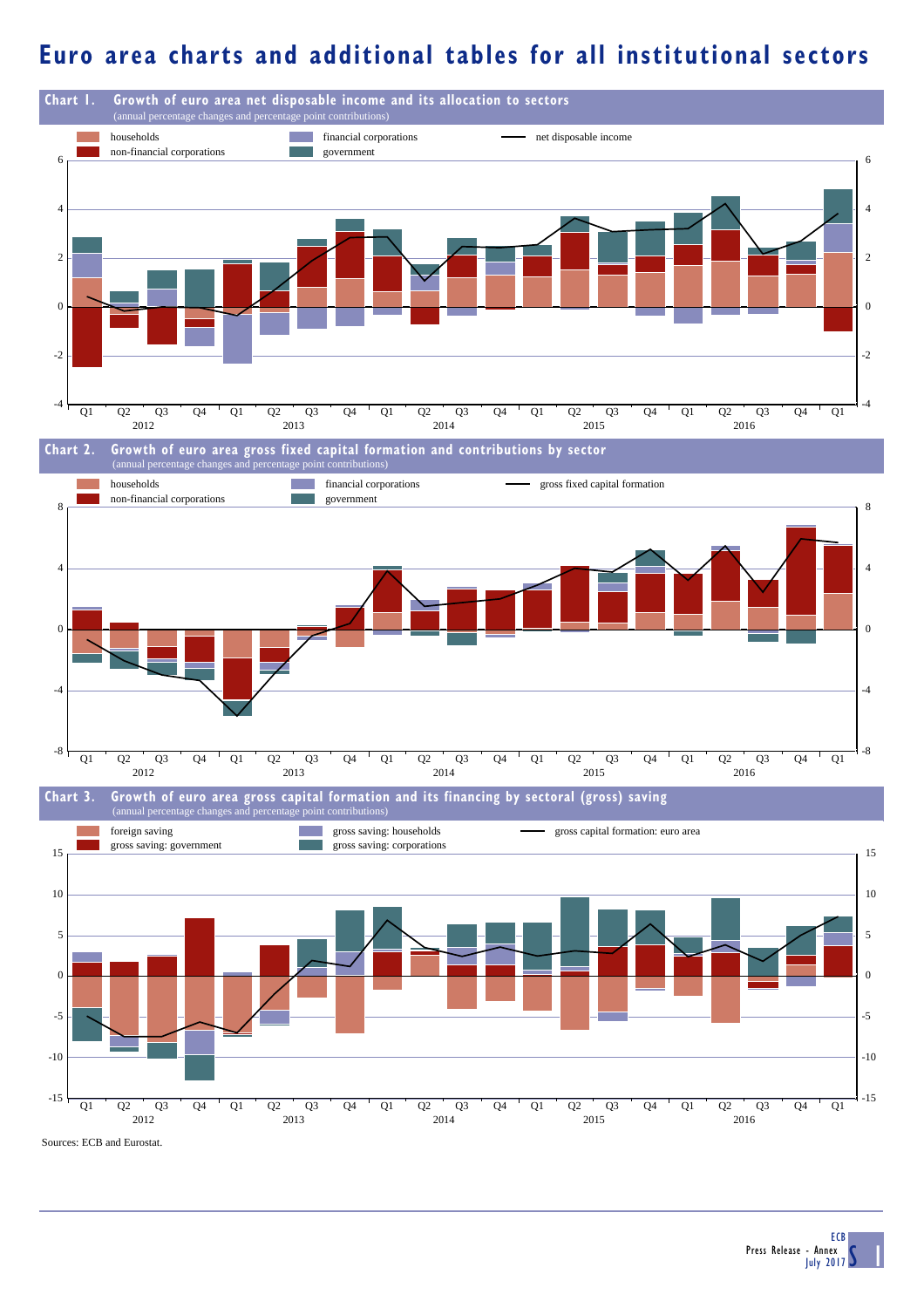## **Euro area households**



S 2 ECB Press Release - Annex July 2017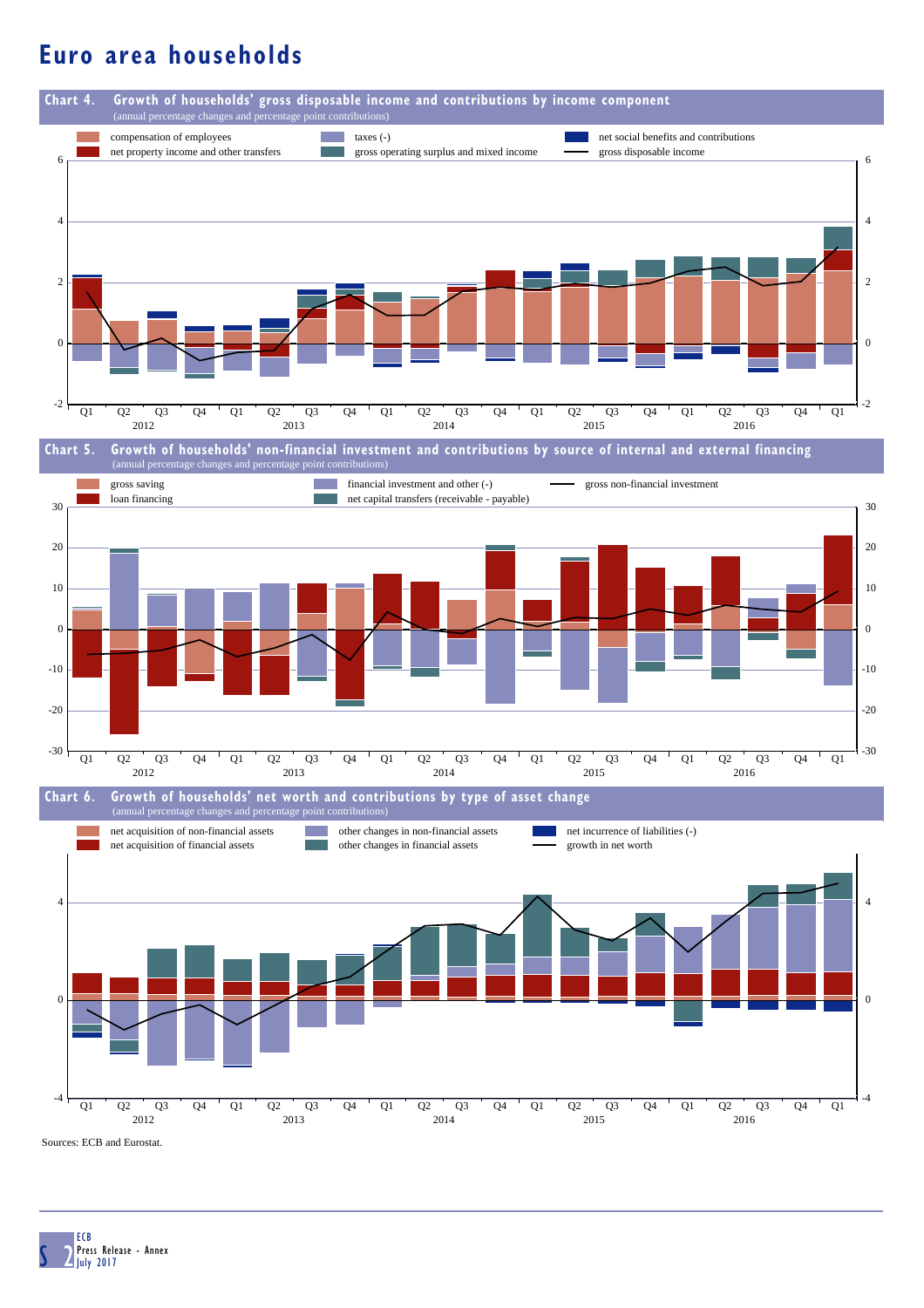# **Euro area non-financial corporations**



Sources: ECB and Eurostat.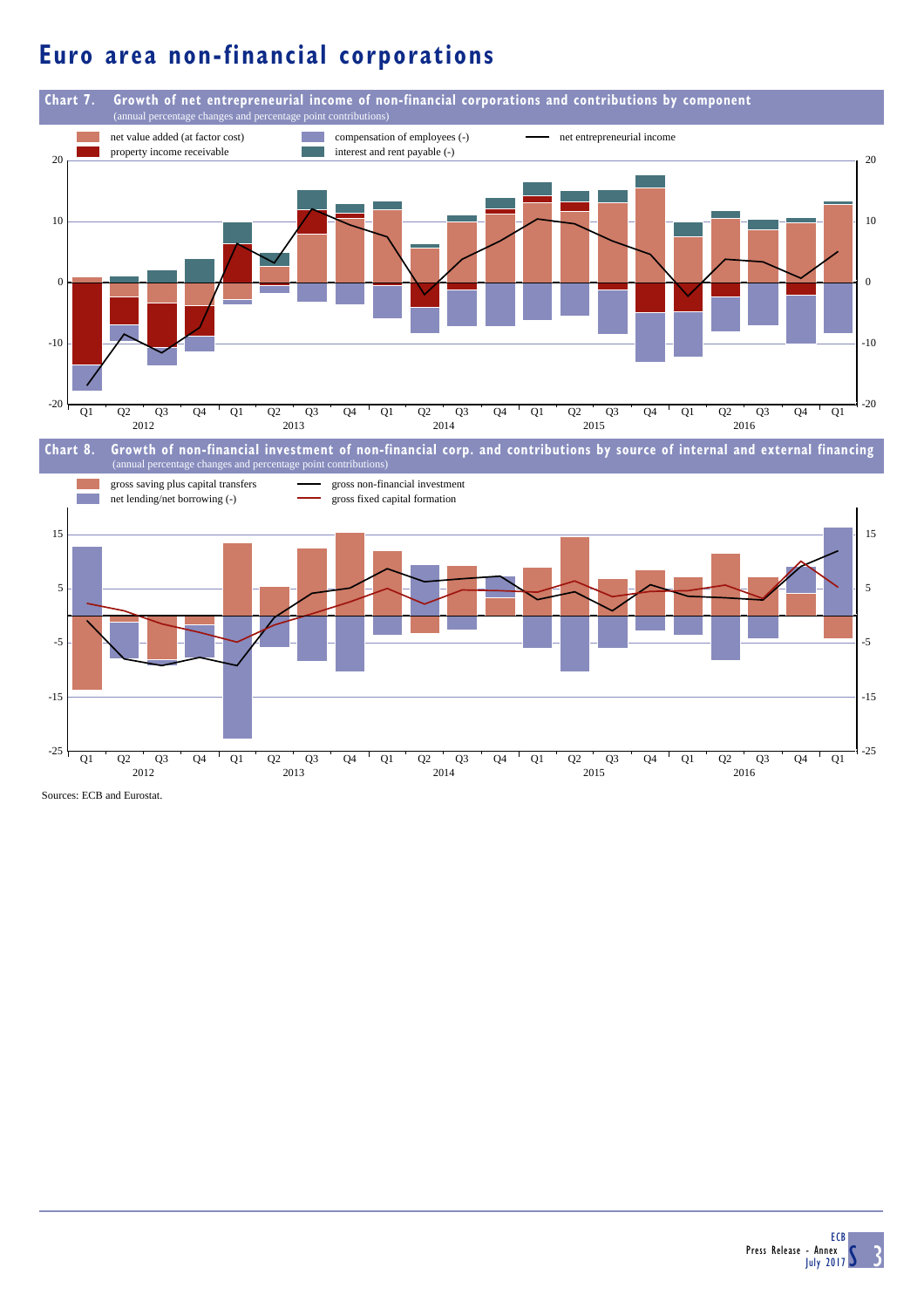## **Table 1. Income, consumption, saving, investment and net lending / net borrowing: euro area and contributions by sector**

| <b>Non-financial transactions</b>                                                           |              |                  |                | four-quarter-cumulated sums |                  |                        |                     | annual percentage<br>changes <sup>1)</sup> |             | percentage of euro<br>area NDI |             |
|---------------------------------------------------------------------------------------------|--------------|------------------|----------------|-----------------------------|------------------|------------------------|---------------------|--------------------------------------------|-------------|--------------------------------|-------------|
|                                                                                             | 2014         | 2015             | 2016 Q1        | 2016 Q2                     | 2016 Q3          | 2016 04                | 2017 Q1             | 2016 Q4                                    | 2017 O1     | 2016 Q1                        | 2017 Q1     |
| Net disposable income (NDI):                                                                |              |                  |                |                             |                  |                        |                     |                                            |             |                                |             |
| Euro area                                                                                   | 8,253        | 8,510            | 8,575          | 8,664                       | 8,710            | 8,770                  | 8,851               | 2.7                                        | 3.8         | 100.0                          | 100.0       |
| Households <sup>2)</sup>                                                                    | 5,926        | 6,039            | 6,073          | 6,113                       | 6,140            | 6,170                  | 6,217               | 2.0                                        | 3.2         | 70.8                           | 70.2        |
| Non-financial corporations                                                                  | 216          | 289              | 307            | 335                         | 353              | 362                    | 340                 |                                            |             | 3.6                            | 3.8         |
| Financial corporations                                                                      | 174          | 164              | 151            | 144                         | 138              | 141                    | 165                 |                                            |             | 1.8                            | 1.9         |
| General government                                                                          | 1,936        | 2,018            | 2,044          | 2,072                       | 2,080            | 2,098                  | 2,128               | 3.0                                        | 6.7         | 23.8                           | 24.0        |
| <b>Consumption expenditure:</b>                                                             |              |                  |                |                             |                  |                        |                     |                                            |             |                                |             |
| Euro area                                                                                   | 7,776        | 7,935            | 7,983          | 8,032                       | 8,076            | 8,128                  | 8,182               | 2.6                                        | 2.7         | 93.1                           | 92.4        |
| Households <sup>2)</sup>                                                                    | 5,650<br>798 | 5,769<br>807     | 5,804<br>811   | 5,839<br>816                | 5,870<br>820     | 5,910<br>824           | 5,953<br>827        | 2.7<br>1.6                                 | 3.0<br>1.8  | 67.7<br>9.5                    | 67.3<br>9.3 |
| General government collective consumption<br>General government social transfers in kind 3) | 1,328        | 1,359            | 1,368          | 1,378                       | 1,385            | 1,394                  | 1,402               | 2.4                                        | 2.3         | 16.0                           | 15.8        |
|                                                                                             |              |                  |                |                             |                  |                        |                     |                                            |             |                                |             |
| Net saving:<br>Euro area                                                                    | 477          | 575              | 592            | 632                         | 634              | 642                    | 669                 | 4.4                                        | 21.4        | 6.9                            | 7.6         |
| Households <sup>2)</sup>                                                                    | 361          | 351              | 350            | 355                         | 351              | 341                    | 346                 | $-10.4$                                    | 8.7         | 4.1                            | 3.9         |
| Non-financial corporations                                                                  | 210          | 283              | 301            | 328                         | 346              | 355                    | 333                 |                                            |             | 3.5                            | 3.8         |
| Financial corporations                                                                      | 96           | 89               | 76             | 70                          | 63               | 67                     | 91                  |                                            |             | 0.9                            | 1.0         |
| General government                                                                          | $-190$       | $-148$           | $-135$         | $-121$                      | $-126$           | $-121$                 | $-102$              |                                            |             | $-1.6$                         | $-1.1$      |
| <b>Consumption of fixed capital:</b>                                                        |              |                  |                |                             |                  |                        |                     |                                            |             |                                |             |
| Euro area                                                                                   | 1,817        | 1,880            | 1,889          | 1,899                       | 1,910            | 1,922                  | 1,935               | 2.5                                        | 2.8         | 22.0                           | 21.9        |
| Households <sup>2)</sup>                                                                    | 461          | 470              | 472            | 475                         | 478              | 481                    | 485                 | 2.9                                        | 2.9         | 5.5                            | 5.5         |
| Non-financial corporations                                                                  | 1,028        | 1,079            | 1,085          | 1,092                       | 1,098            | 1,105                  | 1,114               | 2.6                                        | 3.0         | 12.7                           | 12.6        |
| Financial corporations                                                                      | 46           | 47               | 47             | 47                          | 47               | 48                     | 48                  | 2.5                                        | 1.8         | 0.5                            | 0.5         |
| General government                                                                          | 283          | 284              | 285            | 286                         | 286              | 287                    | 289                 | 1.5                                        | 1.6         | 3.3                            | 3.3         |
| Net capital transfers (receivable - payable):                                               |              |                  |                |                             |                  |                        |                     |                                            |             |                                |             |
| Euro area                                                                                   | 19           | 20               | 16             | 13                          | 11               | 3                      | $\overline{4}$      |                                            |             | 0.2                            | 0.0         |
| Households <sup>2)</sup>                                                                    | $\tau$       | 3                | $\overline{2}$ | $-2$                        | $-5$             | $-8$                   | -8                  |                                            |             | 0.0                            | $-0.1$      |
| Non-financial corporations                                                                  | 81<br>8      | 72<br>13         | 71<br>13       | 73<br>13                    | 70<br>13         | 67<br>$\boldsymbol{0}$ | 66                  |                                            |             | 0.8<br>0.2                     | 0.7<br>0.0  |
| Financial corporations<br>General government                                                | $-77$        | $-69$            | $-70$          | $-70$                       | $-67$            | -56                    | $\mathbf{1}$<br>-54 |                                            |             | $-0.8$                         | $-0.6$      |
|                                                                                             |              |                  |                |                             |                  |                        |                     |                                            |             |                                |             |
| Gross fixed capital formation:<br>Euro area                                                 | 2,013        | 2,094            | 2,110          | 2,138                       | 2,151            | 2,184                  | 2,213               | 5.9                                        | 5.7         | 24.6                           | 25.0        |
| Households <sup>2)</sup>                                                                    | 537          | 548              | 552            | 562                         | 570              | 575                    | 587                 | 3.8                                        | 9.1         | 6.4                            | 6.6         |
| Non-financial corporations                                                                  | 1,154        | 1,208            | 1,221          | 1,238                       | 1,248            | 1,280                  | 1,296               | 10.0                                       | 5.3         | 14.2                           | 14.6        |
| Financial corporations                                                                      | 47           | 53               | 53             | 55                          | 53               | 54                     | 55                  | 5.6                                        | 5.1         | 0.6                            | 0.6         |
| General government                                                                          | 276          | 285              | 283            | 283                         | 280              | 275                    | 276                 | $-6.2$                                     | 0.5         | 3.3                            | 3.1         |
| Net acquisition of other non-financial assets 4):                                           |              |                  |                |                             |                  |                        |                     |                                            |             |                                |             |
| Euro area                                                                                   | 38           | 61               | 57             | 18                          | 17               | 13                     | 37                  |                                            |             | 0.7                            | 0.4         |
| Households <sup>2)</sup>                                                                    | $-3$         | -1               | $\mathbf{1}$   | $-1$                        | $-1$             | $-1$                   | $\theta$            |                                            |             | 0.0                            | 0.0         |
| Non-financial corporations                                                                  | 39           | 26               | 25             | 17                          | 17               | 13                     | 36                  |                                            |             | 0.3                            | 0.4         |
| Financial corporations                                                                      | $\mathbf{0}$ | 34               | 31             | $\boldsymbol{0}$            | $\boldsymbol{0}$ | $\boldsymbol{0}$       | 1                   |                                            |             | 0.4                            | 0.0         |
| General government                                                                          | $\mathbf{1}$ | $\boldsymbol{0}$ | $\overline{0}$ | 1                           | 1                | $\mathbf{0}$           | $\mathbf{0}$        |                                            |             | 0.0                            | 0.0         |
| Gross non-financial investment:                                                             |              |                  |                |                             |                  |                        |                     |                                            |             |                                |             |
| Euro area                                                                                   | 2,051        | 2,155            | 2,167          | 2,157                       | 2,168            | 2,197                  | 2,250               | 5.3                                        | 9.9         | 25.3                           | 25.4        |
| Households <sup>2)</sup><br>Non-financial corporations                                      | 534<br>1,193 | 549<br>1,234     | 554<br>1,246   | 562<br>1,256                | 569<br>1,265     | 575<br>1,293           | 587<br>1,332        | 4.3<br>9.1                                 | 9.4<br>12.0 | 6.5<br>14.5                    | 6.6<br>15.0 |
| Financial corporations                                                                      | 47           | 87               | 84             | 55                          | 53               | 54                     | 56                  | 8.7                                        | 10.5        | 1.0                            | 0.6         |
| General government                                                                          | 278          | 285              | 284            | 284                         | 282              | 275                    | 275                 | $-7.4$                                     | 0.0         | 3.3                            | 3.1         |
| Net non-financial investment:                                                               |              |                  |                |                             |                  |                        |                     |                                            |             |                                |             |
| Euro area                                                                                   | 234          | 275              | 278            | 258                         | 258              | 276                    | 315                 | 23.1                                       | 67.9        | 3.2                            | 3.6         |
| Households <sup>2)</sup>                                                                    | 73           | 79               | 82             | 87                          | 91               | 93                     | 103                 | 12.2                                       | 54.4        | 1.0                            | 1.2         |
| Non-financial corporations                                                                  | 165          | 155              | 160            | 164                         | 166              | 187                    | 218                 | 54.9                                       | 60.1        | 1.9                            | 2.5         |
| Financial corporations                                                                      | -1           | 40               | 37             | 8                           | 6                | 7                      | 8                   |                                            |             | 0.4                            | 0.1         |
| General government                                                                          | $-5$         | -1               | $-1$           | $-1$                        | $-5$             | $-12$                  | $-13$               |                                            |             | 0.0                            | $-0.1$      |
| Net lending (+)/net borrowing (-):                                                          |              |                  |                |                             |                  |                        |                     |                                            |             |                                |             |
| Euro area                                                                                   | 262          | 320              | 330            | 387                         | 387              | 370                    | 357                 |                                            |             | 3.8                            | 4.0         |
| Households <sup>2)</sup>                                                                    | 295          | 275              | 271            | 266                         | 255              | 239                    | 235                 |                                            |             | 3.2                            | 2.7         |
| Non-financial corporations                                                                  | 126          | 200              | 211            | 236                         | 249              | 234                    | 181                 |                                            |             | 2.5                            | 2.0         |
| Financial corporations                                                                      | 102          | 63               | 52             | 75                          | 70               | 60                     | 84                  |                                            |             | 0.6                            | 0.9         |
| General government                                                                          | $-261$       | $-217$           | $-204$         | $-190$                      | $-188$           | $-164$                 | $-143$              |                                            |             | $-2.4$                         | $-1.6$      |

Sources: ECB and Eurostat.

1) Annual percentage changes are calculated as 100\*(x(t)-x(t-4))/x(t-4) where x(t) stands for the transaction x in quarter t, and x(t-4) for the transaction four quarters earlier.<br>3) Households and non-profit institutions

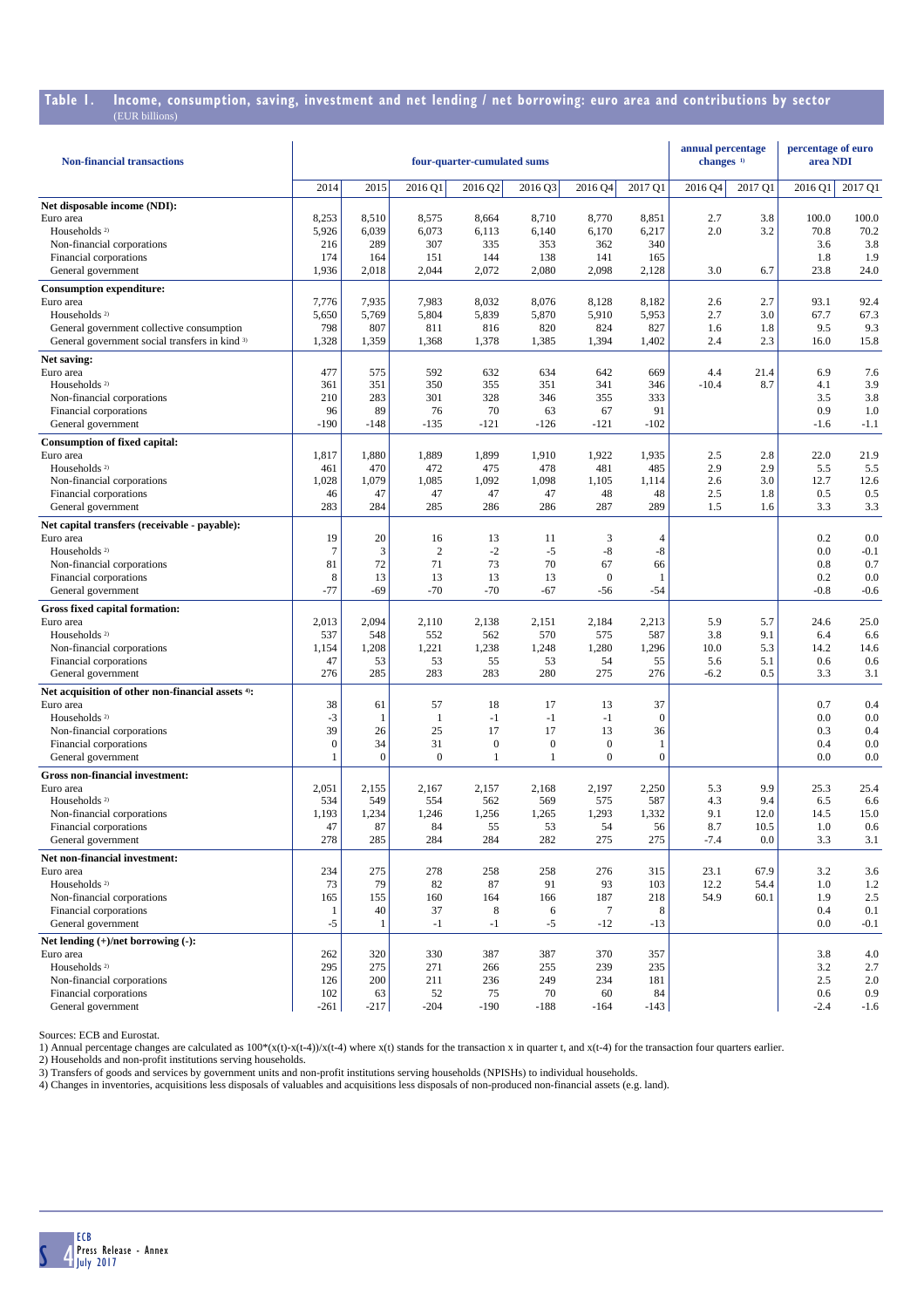#### **Table 2.1 Households 1)** (EUR billions)

| <b>Non-financial transactions</b>                                          |                 |                 |                 | four-quarter-cumulated sums |                 |                 |                 | annual percentage<br>changes <sup>2)</sup> |            | percentage of<br>HGDI, adjusted 3)           |               |
|----------------------------------------------------------------------------|-----------------|-----------------|-----------------|-----------------------------|-----------------|-----------------|-----------------|--------------------------------------------|------------|----------------------------------------------|---------------|
|                                                                            | 2014            | 2015            | 2016 Q1         | 2016 Q2                     | 2016 Q3         | 2016 Q4         | 2017 Q1         | 2016 Q4                                    | 2017 Q1    | 2016 Q1                                      | 2017 Q1       |
| Compensation of employees                                                  | 4,877           | 4,999           | 5,034           | 5,069                       | 5,103           | 5,142           | 5,180           | 2.8                                        | 3.2        | 76.0                                         | 76.4          |
| Gross operating surplus and mixed income                                   | 1,533           | 1,562           | 1,573           | 1,586                       | 1,597           | 1,606           | 1,618           | 2.3                                        | 3.0        | 23.7                                         | 23.8          |
| Property income (receivable - payable)                                     | 824             | 817             | 817             | 819                         | 810             | 806             | 813             |                                            |            | 12.3                                         | 12.0          |
| Net social benefits and contributions (rec. - pay.)                        | 83              | 88              | 84              | 80                          | 77              | 78              | 78              |                                            |            | 1.3                                          | 1.1           |
| Other current transfers (receivable - payable)                             | 84              | 89              | 88              | 86                          | 88              | 87              | 91              |                                            |            | 1.3                                          | 1.3           |
| Taxes (on income and wealth) (-)<br><b>Gross disposable income (HGDI)</b>  | 1,014<br>6,387  | 1,047<br>6,508  | 1,051<br>6,545  | 1,052<br>6,587              | 1,057<br>6,618  | 1,066<br>6,652  | 1,077<br>6,702  | 3.1<br>2.0                                 | 4.4<br>3.2 | 15.9<br>98.8                                 | 15.9<br>98.8  |
| +Adj. for change in net worth in pension fund $3$                          | 85              | 81              | 81              | 81                          | 81              | 81              | 81              | $-1.7$                                     | 2.5        | 1.2                                          | 1.2           |
| Gross disposable income (HGDI) plus adjustment 3)                          | 6,472           | 6,590           | 6,626           | 6,669                       | 6,699           | 6,732           | 6,784           | 2.0                                        | 3.2        | 100.0                                        | 100.0         |
| <b>Consumption expenditure</b>                                             | 5,650           | 5,769           | 5,804           | 5,839                       | 5,870           | 5,910           | 5,953           | 2.7                                        | 3.0        | 87.6                                         | 87.8          |
| <b>Gross saving</b>                                                        | 822             | 820             | 822             | 830                         | 829             | 822             | 831             | $-3.1$                                     | 4.8        | 12.4                                         | 12.2          |
| Net capital transfers (receivable - payable)                               | $\tau$          | 3               | 2               | $-2$                        | $-5$            | $-8$            | $-8$            |                                            |            | 0.0                                          | $-0.1$        |
| <b>Gross fixed capital formation</b>                                       | 537             | 548             | 552             | 562                         | 570             | 575             | 587             | 3.8                                        | 9.1        | 8.3                                          | 8.7           |
| Net acquisition of other non-financial assets <sup>4)</sup>                | $-3$            | $\mathbf{1}$    | $\mathbf{1}$    | $-1$                        | $-1$            | $-1$            | $\mathbf{0}$    |                                            |            | 0.0                                          | 0.0           |
| <b>Gross non-financial investment</b>                                      | 534             | 549             | 554             | 562                         | 569             | 575             | 587             | 4.3                                        | 9.4        | 8.4                                          | 8.7           |
| Net non-financial investment                                               | 73<br>295       | 79<br>275       | 82<br>271       | 87                          | 91<br>255       | 93<br>239       | 103<br>235      | 12.2                                       | 54.4       | 1.2<br>4.1                                   | 1.5<br>3.5    |
| Net lending $(+)/$ net borrowing $(-)$                                     |                 |                 |                 | 266                         |                 |                 |                 |                                            |            |                                              |               |
| <b>Financial transactions</b>                                              |                 |                 |                 | four-quarter-cumulated sums |                 |                 |                 | annual growth<br>rates <sup>5)</sup>       |            | percentage of<br>HGDI, adjusted 3)           |               |
|                                                                            | 2014            | 2015            | 2016 Q1         | 2016 Q2                     | 2016 Q3         | 2016 Q4         | 2017 O1         | 2016 Q4                                    | 2017 Q1    | 2016 Q1                                      | 2017 Q1       |
| <b>Financial investment</b>                                                | 370             | 442             | 423             | 501                         | 497             | 433             | 450             | 1.9                                        | 2.0        | 6.4                                          | 6.6           |
| Currency and deposits                                                      | 170             | 194             | 210             | 240                         | 275             | 304             | 299             | 4.1                                        | 4.0        | 3.2                                          | 4.4           |
| Debt securities                                                            | -191            | $-156$          | $-108$          | $-83$                       | $-82$           | $-92$           | $-85$           | $-10.9$                                    | $-10.3$    | $-1.6$                                       | $-1.3$        |
| Shares and other equity                                                    | 140             | 203             | 131             | 130                         | 76              | 69              | 65              | 1.1                                        | 1.1        | 2.0                                          | 1.0           |
| Listed shares                                                              | 8               | $-23$           | 5               | 31                          | $\overline{7}$  | $-13$           | $-28$           | $-1.4$                                     | $-3.2$     | 0.1                                          | $-0.4$        |
| Unlisted shares and other equity                                           | $-4$            | 49              | 39              | 15                          | $-3$            | 9               | $-11$           | 0.3                                        | $-0.4$     | 0.6                                          | $-0.2$        |
| Investment fund shares                                                     | 135             | 176             | 88              | 85                          | 72              | 73              | 104             | 3.6                                        | 5.3        | 1.3                                          | 1.5           |
| Life insurance and pension schemes<br>Other financial assets <sup>6)</sup> | 231<br>20       | 191<br>10       | 191<br>$-2$     | 199<br>14                   | 201<br>27       | 192<br>$-40$    | 167<br>5        | 2.9                                        | 2.4        | 2.9<br>0.0                                   | 2.5<br>0.1    |
| <b>Financing</b>                                                           | 38              | 102             | 103             | 148                         | 172             | 176             | 216             | 2.5                                        | 3.1        | 1.6                                          | 3.2           |
| Loans                                                                      | $\tau$          | 83              | 95              | 112                         | 116             | 129             | 152             | 2.1                                        | 2.5        | 1.4                                          | 2.2           |
| Short-term                                                                 | $-9$            | -6              | $-12$           | $-10$                       | $-9$            | $-13$           | $-8$            | $-4.3$                                     | $-2.7$     | $-0.2$                                       | $-0.1$        |
| Long-term                                                                  | 16              | 89              | 107             | 122                         | 125             | 141             | 160             | 2.4                                        | 2.7        | 1.6                                          | 2.4           |
| Other liabilities 7)                                                       | 31              | 19              | 8               | 35                          | 56              | 47              | 65              | 6.7                                        | 8.8        | 0.1                                          | 1.0           |
| Net lending $(+)/$ net borrowing $(-)$ (financial accounts)                | 332             | 340             | 320             | 354                         | 325             | 257             | 234             | 1.7                                        | 1.5        | 4.8                                          | 3.4           |
| Changes in financial wealth not due to transactions                        | 536             | 422             | $-377$          | 3                           | 431             | 395             | 514             |                                            |            | $-5.7$                                       | 7.6           |
| <b>Balance sheet</b>                                                       |                 |                 |                 | end-of-period stocks        |                 |                 |                 | annual percentage<br>changes <sup>2)</sup> |            | percentage of<br>HGDI, adjusted 3)<br>or GDP |               |
|                                                                            | 2014            | 2015            | 2016 Q1         | 2016 Q2                     | 2016 Q3         | 2016 04         | 2017 Q1         | 2016 04                                    | 2017 Q1    | 2016 Q1                                      | 2017 Q1       |
| <b>Financial assets</b>                                                    | 21,402          | 22,252          | 22,332          | 22,497                      | 22,763          | 23,048          | 23,259          | 3.6                                        | 4.2        | 337.0                                        | 342.9         |
| Currency and deposits                                                      | 7,194           | 7,387           | 7,425           | 7,531                       | 7,558           | 7,687           | 7,722           | 4.1                                        | 4.0        | 112.1                                        | 113.8         |
| Debt securities                                                            | 1,001           | 845             | 830             | 818                         | 794             | 764             | 735             | $-9.6$                                     | $-11.4$    | 12.5                                         | 10.8          |
| Shares and other equity                                                    | 5,631           | 6,142           | 5,991           | 5,929                       | 6,088           | 6,209           | 6,361           | 1.1                                        | 6.2        | 90.4                                         | 93.8          |
| Listed shares                                                              | 867             | 934             | 887             | 867                         | 903             | 972             | 1,025           | 4.1                                        | 15.6       | 13.4                                         | 15.1          |
| Unlisted shares and other equity<br>Investment fund shares                 | 3,021<br>1,743  | 3,199<br>2,009  | 3,124<br>1,981  | 3,068<br>1,994              | 3,141<br>2,045  | 3,185<br>2,052  | 3,205<br>2,131  | $-0.4$<br>2.1                              | 2.6<br>7.6 | 47.1<br>29.9                                 | 47.2<br>31.4  |
| Life insurance and pension schemes                                         | 6,433           | 6,704           | 6,935           | 7,041                       | 7,144           | 7,288           | 7,329           | 8.7                                        | 5.7        | 104.7                                        | 108.0         |
| Other financial assets <sup>6)</sup>                                       | 1,143           | 1,173           | 1,150           | 1,179                       | 1,179           | 1,099           | 1,112           |                                            |            | 17.4                                         | 16.4          |
| <b>Liabilities</b>                                                         | 6,831           | 6,919           | 6,952           | 6,995                       | 7,013           | 7,063           | 7,132           | 2.1                                        | 2.6        | 104.9                                        | 105.1         |
| Loans                                                                      | 6,121           | 6,185           | 6,189           | 6,235                       | 6,265           | 6,293           | 6,318           | 1.7                                        | 2.1        | 93.4                                         | 93.1          |
| Short-term                                                                 | 309             | 293             | 283             | 289                         | 280             | 270             | 267             | $-8.0$                                     | -5.9       | 4.3                                          | 3.9           |
| Long-term                                                                  | 5,812           | 5,891           | 5,906           | 5,946                       | 5,986           | 6,023           | 6,051           | 2.2                                        | 2.5        | 89.1                                         | 89.2          |
| Other liabilities <sup>7)</sup>                                            | 683             | 707             | 735             | 732                         | 720             | 742             | 786             | 4.9                                        | 6.8        | 11.1                                         | 11.6          |
| <b>Non-financial assets</b>                                                | 29,875          | 30,613          | 30,851          | 31,317                      | 31,831          | 31,993          | 32,320          | 4.5                                        | 4.8        | 465.6                                        | 476.4         |
| of which: Housing wealth                                                   | 27,960          | 28,761          | 29,034          | 29,502                      | 30,039          | 30,181          | 30,547          | 4.9                                        | 5.2        | 438.2                                        | 450.3         |
| Net worth<br>Memo: Debt <sup>8)</sup>                                      | 44,446<br>6,121 | 45,945<br>6,185 | 46,231<br>6,189 | 46,819<br>6,235             | 47,581<br>6,265 | 47,978<br>6,293 | 48,447<br>6,318 | 4.4<br>1.7                                 | 4.8<br>2.1 | 697.7<br>58.7                                | 714.2<br>58.4 |

Sources: ECB and Eurostat.

1) Households and non-profit institutions serving households.

2) Calculated as  $100*(x(t)-x(t-4))/x(t-4)$  where  $x(t)$  stands for the transaction or end-of-quarter stock x in quarter t, and  $x(t-4)$  for the transaction or stock four quarters earlier.

3) Net adjustment for the change in net equity of households in pension schemes (receivable - payable).<br>4) Changes in inventories, acquisitions less disposals of valuables and acquisitions less disposals of non-produced no

6) Loans granted, prepayments of insurance premiums and reserves for outstanding claims and other accounts receivable.

7) Financial derivative's net liabilities, pension schemes and other accounts payable.

8) Debt is equal to loans received and presented as a percentage of gross domestic product (GDP).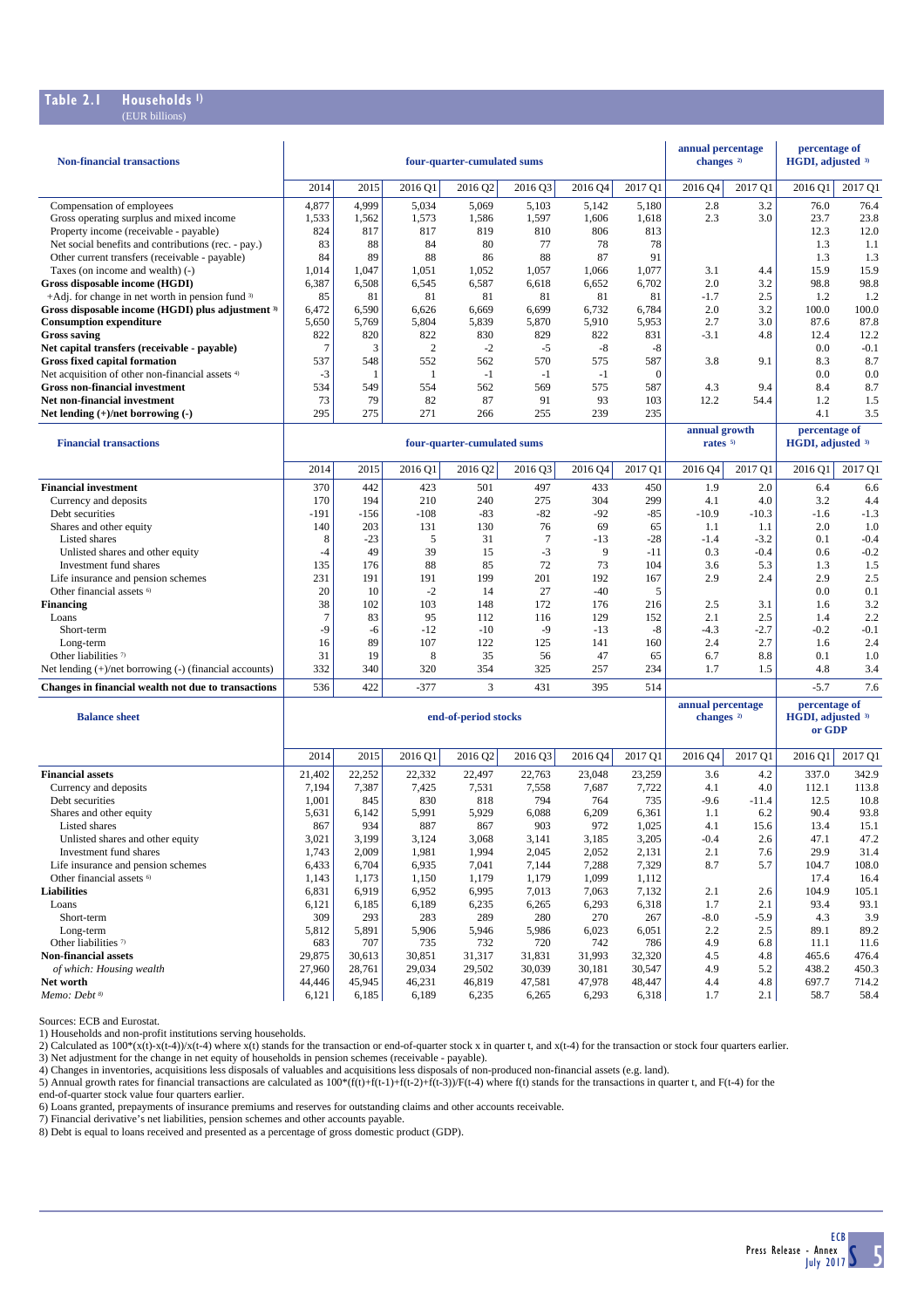## **Table 2.2 Households 1) : investment by counterpart sector, for selected financial instruments**

| <b>Financial transactions</b>            |          | four-quarter-cumulated transactions |                      | annual growth<br>rates $2$ |              |                |                                            |         |
|------------------------------------------|----------|-------------------------------------|----------------------|----------------------------|--------------|----------------|--------------------------------------------|---------|
|                                          | 2015     | 2016 Q1                             | 2016 Q2              | 2016 Q3                    | 2016 Q4      | 2017 Q1        | 2016Q4                                     | 2017 Q1 |
| <b>Debt securities</b>                   | $-156$   | $-108$                              | $-83$                | $-82$                      | $-92$        | $-85$          | $-10.9$                                    | $-10.3$ |
| of which issued by:                      |          |                                     |                      |                            |              |                |                                            |         |
| Non-financial corporations               | $-3$     | $\theta$                            | $-1$                 | $-1$                       | $-2$         | -1             | $-4.7$                                     | $-2.2$  |
| MFI <sub>S</sub>                         | $-102$   | $-75$                               | $-56$                | $-55$                      | $-63$        | $-61$          | $-14.3$                                    | $-15.1$ |
| Other financial institutions             | $-3$     | $-2$                                | $-4$                 | -6                         | $-11$        | $-10$          | $-14.4$                                    | $-13.3$ |
| Insurance corporations and pension funds | $-1$     | $-1$                                | -1                   | $-1$                       | $\theta$     | $\mathbf{0}$   | $-11.8$                                    | $-17.8$ |
| General government                       | $-36$    | $-21$                               | $-14$                | $-16$                      | $-12$        | $-13$          | $-6.4$                                     | $-6.1$  |
| Rest of the world                        | $-11$    | $-9$                                | $-5$                 | $-4$                       | $-3$         |                | $-3.2$                                     | 0.8     |
| <b>Listed shares</b>                     | $-23$    | 5                                   | 31                   | $\overline{7}$             | $-13$        | $-28$          | $-1.4$                                     | $-3.2$  |
| issued by:                               |          |                                     |                      |                            |              |                |                                            |         |
| Non-financial corporations               | $-17$    | 6                                   | 8                    | $-13$                      | $-23$        | $-40$          | $-3.7$                                     | $-6.6$  |
| MFI <sub>S</sub>                         | $-23$    | $-27$                               | $-2$                 | $-1$                       | $-1$         | 9              | $-1.0$                                     | 12.3    |
| Other financial institutions             | $\Omega$ |                                     |                      |                            | $-1$         | $-2$           | $-2.4$                                     | $-5.0$  |
| Insurance corporations and pension funds |          | $\overline{2}$                      | 3                    | $\overline{2}$             | $\mathbf{2}$ |                | 6.3                                        | 3.4     |
| Rest of the world                        | 17       | 22                                  | 21                   | 18                         | 10           | 4              | 7.5                                        | 3.2     |
| <b>Investment fund shares</b>            | 176      | 88                                  | 85                   | 72                         | 73           | 104            | 3.6                                        | 5.3     |
| issued by:                               |          |                                     |                      |                            |              |                |                                            |         |
| MFIs (money market funds)                | 7        | 9                                   | -6                   | $-13$                      | $-18$        | $-28$          | $-27.2$                                    | $-39.9$ |
| Non-money market investment funds        | 171      | 83                                  | 94                   | 87                         | 92           | 128            | 4.8                                        | 6.8     |
| Rest of the world                        | $-2$     | $-4$                                | $-3$                 | $-2$                       | $\mathbf{0}$ | $\overline{4}$ | $-0.7$                                     | 14.2    |
| <b>Financial balance sheet</b>           |          |                                     | end-of-period stocks |                            |              |                | annual percentage<br>changes <sup>3)</sup> |         |
|                                          | 2015     | 2016 Q1                             | 2016 Q2              | 2016 Q3                    | 2016 Q4      | 2017 Q1        | 2016 Q4                                    | 2017 Q1 |
| <b>Debt securities</b>                   | 845      | 830                                 | 818                  | 794                        | 764          | 735            | $-9.6$                                     | $-11.4$ |

| <b>Debt securities</b>                   | 845   | 830   | 818   | 794   | 764   | 735   | $-9.6$  | $-11.4$ |
|------------------------------------------|-------|-------|-------|-------|-------|-------|---------|---------|
| of which issued by:                      |       |       |       |       |       |       |         |         |
| Non-financial corporations               | 51    | 54    | 53    | 56    | 55    | 50    | 8.7     | $-7.8$  |
| <b>MFIs</b>                              | 438   | 405   | 392   | 371   | 353   | 339   | $-19.3$ | $-16.3$ |
| Other financial institutions             | 80    | 77    | 75    | 73    | 73    | 70    | $-8.2$  | $-8.8$  |
| Insurance corporations and pension funds |       | 3     | 3     | 3     | 3     |       | 4.3     | 4.1     |
| General government                       | 191   | 208   | 209   | 202   | 191   | 183   | 0.1     | $-12.1$ |
| Rest of the world                        | 84    | 84    | 87    | 90    | 89    | 91    | 6.0     | 8.6     |
| <b>Listed shares</b>                     | 934   | 887   | 867   | 903   | 972   | 1,025 | 4.1     | 15.6    |
| issued by:                               |       |       |       |       |       |       |         |         |
| Non-financial corporations               | 631   | 612   | 592   | 612   | 628   | 659   | $-0.4$  | 7.6     |
| <b>MFIs</b>                              | 92    | 72    | 69    | 76    | 112   | 118   | 21.2    | 62.9    |
| Other financial institutions             | 47    | 43    | 41    | 44    | 49    | 51    | 4.3     | 20.5    |
| Insurance corporations and pension funds | 25    | 23    | 20    | 22    | 25    | 27    | 0.6     | 18.1    |
| Rest of the world                        | 138   | 137   | 145   | 149   | 158   | 170   | 13.9    | 24.2    |
| <b>Investment fund shares</b>            | 2,009 | 1,981 | 1,994 | 2,045 | 2,052 | 2,131 | 2.1     | 7.6     |
| issued by:                               |       |       |       |       |       |       |         |         |
| MFIs (money market funds)                | 68    | 71    | 56    | 52    | 49    | 44    | $-28.3$ | $-38.0$ |
| Non-money market investment funds        | 1,909 | 1,881 | 1,909 | 1,960 | 1,971 | 2,051 | 3.2     | 9.1     |
| Rest of the world                        | 32    | 29    | 29    | 32    | 32    | 36    | 0.5     | 21.9    |

Sources: ECB and Eurostat.

1) Households and non-profit institutions serving households.

2) Annual growth rates for financial transactions are calculated as  $100*(f(t)+f(t-1)+f(t-2)+f(t-3))/F(t-4)$  where  $f(t)$  stands for the transactions in quarter t, and  $F(t-4)$  for the

end-of-quarter stock value four quarters earlier.

3) Calculated as  $100*(x(t)-x(t-4))/x(t-4)$  where  $x(t)$  stands for the transaction or end-of-quarter stock x in quarter t, and  $x(t-4)$  for the transaction or stock four quarters earlier.

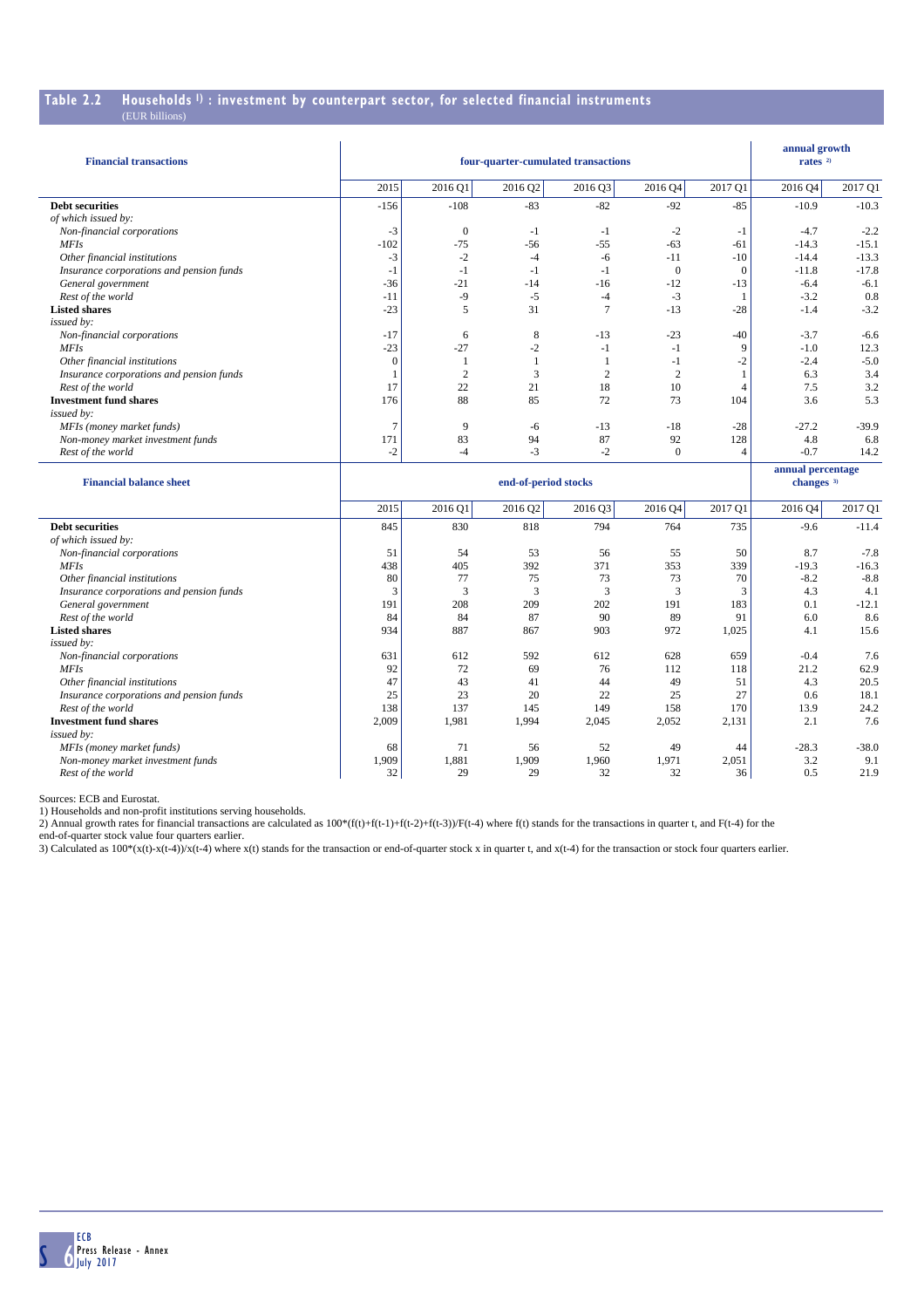### **Table 3.1 Non-financial corporations**

| (EUR billions)                                              |        |                |         |                             |                |              |         |                                            |         |                                                  |         |
|-------------------------------------------------------------|--------|----------------|---------|-----------------------------|----------------|--------------|---------|--------------------------------------------|---------|--------------------------------------------------|---------|
| <b>Non-financial transactions</b>                           |        |                |         | four-quarter-cumulated sums |                |              |         | annual percentage<br>changes <sup>1)</sup> |         | percentage of<br><b>GVA or NVA</b> <sup>2)</sup> |         |
|                                                             | 2014   | 2015           | 2016 O1 | 2016 Q2                     | 2016 Q3        | 2016 04      | 2017 Q1 | 2016 Q4                                    | 2017 Q1 | 2016 Q1                                          | 2017 Q1 |
| Gross value added (GVA)                                     | 5,306  | 5,537          | 5,577   | 5,630                       | 5,666          | 5,700        | 5,752   | 2.4                                        | 3.8     | 100.0                                            | 100.0   |
| Net value added (NVA)                                       | 4,279  | 4,457          | 4,492   | 4,538                       | 4,567          | 4,594        | 4,638   | 2.3                                        | 4.0     | 80.5                                             | 80.6    |
| Net entrepreneurial income                                  | 1,402  | 1,514          | 1,506   | 1,524                       | 1,536          | 1,538        | 1,556   | 0.7                                        | 5.1     | 33.5                                             | 33.5    |
| Net disposable income                                       | 216    | 289            | 307     | 335                         | 353            | 362          | 340     |                                            |         | 6.8                                              | 7.3     |
| Adj. for change in net worth in pension fund                | $-6$   | -6             | $-7$    | $-7$                        | $-7$           | $-7$         | $-7$    |                                            |         | $-0.1$                                           | $-0.2$  |
| <b>Net saving</b>                                           | 210    | 283            | 301     | 328                         | 346            | 355          | 333     |                                            |         | 6.7                                              | 7.2     |
| Net capital transfers (receivable - payable)                | 81     | 72             | 71      | 73                          | 70             | 67           | 66      |                                            |         | 1.3                                              | 1.1     |
| Consumption of fixed capital                                | 1,028  | 1,079          | 1.085   | 1,092                       | 1,098          | 1,105        | 1,114   | 2.6                                        | 3.0     | 19.5                                             | 19.4    |
| <b>Gross fixed capital formation</b>                        | 1,154  | 1,208          | 1,221   | 1,238                       | 1,248          | 1,280        | 1,296   | 10.0                                       | 5.3     | 21.9                                             | 22.5    |
| Net acquisition of other non-financial assets <sup>3)</sup> | 39     | 26             | 25      | 17                          | 17             | 13           | 36      |                                            |         | 0.4                                              | 0.6     |
| <b>Gross non-financial investment</b>                       | 1,193  | 1,234          | 1,246   | 1,256                       | 1,265          | 1,293        | 1,332   | 9.1                                        | 12.0    | 22.3                                             | 23.2    |
| Net non-financial investment                                | 165    | 155            | 160     | 164                         | 166            | 187          | 218     | 54.9                                       | 60.1    | 2.9                                              | 3.8     |
| Net lending $(+)/$ net borrowing $(-)$                      | 126    | 200            | 211     | 236                         | 249            | 234          | 181     |                                            |         | 3.8                                              | 3.1     |
| <b>Financial transactions</b>                               |        |                |         | four-quarter-cumulated sums |                |              |         | annual growth<br>rates <sup>4)</sup>       |         | percentage of<br><b>GVA</b>                      |         |
|                                                             | 2014   | 2015           | 2016 Q1 | 2016 Q2                     | 2016 Q3        | 2016 04      | 2017 Q1 | 2016 04                                    | 2017 Q1 | 2016 Q1                                          | 2017 Q1 |
| <b>Financial investment</b>                                 | 504    | 763            | 795     | 755                         | 695            | 692          | 785     | 3.2                                        | 3.7     | 14.3                                             | 13.6    |
| Currency and deposits                                       | 40     | 105            | 162     | 170                         | 171            | 172          | 172     | 7.4                                        | 7.4     | 2.9                                              | 3.0     |
| Debt securities                                             | $-38$  | $-36$          | 26      | 30                          | 26             | -8           | $-21$   | $-3.1$                                     | $-7.4$  | 0.5                                              | $-0.4$  |
| Loans                                                       | 134    | 170            | 122     | 94                          | 24             | 16           | 88      | 0.4                                        | 2.1     | 2.2                                              | 1.5     |
| Shares and other equity                                     | 266    | 371            | 386     | 355                         | 379            | 413          | 362     | 4.0                                        | 3.6     | 6.9                                              | 6.3     |
| Listed shares                                               | $-12$  | 41             | 71      | 70                          | 72             | 101          | 102     | 8.0                                        | 8.6     | 1.3                                              | 1.8     |
| Unlisted shares and other equity                            | 282    | 288            | 305     | 282                         | 303            | 304          | 220     | 3.5                                        | 2.6     | 5.5                                              | 3.8     |
| Investment fund shares                                      | $-4$   | 42             | 11      | 3                           | $\overline{4}$ | 8            | 40      | 1.7                                        | 9.1     | 0.2                                              | 0.7     |
| Other financial assets <sup>5)</sup>                        | 102    | 153            | 99      | 105                         | 95             | 99           | 183     |                                            |         | 1.8                                              | 3.2     |
| <b>Financing</b>                                            | 417    | 628            | 632     | 606                         | 515            | 477          | 603     | 1.5                                        | 2.0     | 11.3                                             | 10.5    |
| Debt securities                                             | 39     | 40             | 29      | 46                          | 56             | 82           | 104     | 6.8                                        | 8.5     | 0.5                                              | 1.8     |
| Short-term                                                  | $-14$  | $\mathbf{0}$   | $-1$    | $-7$                        | $-8$           | $\mathbf{1}$ | 9       | 1.0                                        | 14.0    | 0.0                                              | 0.2     |
| Long-term                                                   | 53     | 40             | 29      | 53                          | 65             | 81           | 95      | 7.1                                        | 8.2     | 0.5                                              | 1.6     |
| Loans                                                       | 204    | 166            | 219     | 228                         | 87             | 53           | 66      | 0.5                                        | 0.7     | 3.9                                              | 1.1     |
| Short-term                                                  | 104    | $-32$          | 69      | 46                          | $-33$          | $-25$        | $-43$   | $-0.9$                                     | $-1.5$  | 1.2                                              | $-0.7$  |
| Long-term                                                   | 99     | 198            | 150     | 181                         | 120            | 78           | 109     | 1.1                                        | 1.5     | 2.7                                              | 1.9     |
| Shares and other equity                                     | 222    | 424            | 350     | 290                         | 278            | 250          | 301     | 1.6                                        | 1.9     | 6.3                                              | 5.2     |
| Listed shares                                               | 35     | 76             | 56      | 36                          | 48             | 53           | 54      | 1.1                                        | 1.1     | 1.0                                              | 0.9     |
| Unlisted shares and other equity                            | 188    | 347            | 294     | 254                         | 230            | 197          | 247     | 1.8                                        | 2.3     | 5.3                                              | 4.3     |
| Pension schemes                                             | $\tau$ | $\mathfrak{F}$ | 5       | 6                           | 6              | 6            | 7       | 1.7                                        | 1.8     | 0.1                                              | 0.1     |

| <b>Financial balance sheet</b>       |        | end-of-period stocks |         |         |         |         |         |         | annual percentage<br>changes <sup>1)</sup> | percentage of<br>GVA or GDP 7 |         |
|--------------------------------------|--------|----------------------|---------|---------|---------|---------|---------|---------|--------------------------------------------|-------------------------------|---------|
|                                      | 2014   | 2015                 | 2016 Q1 | 2016 Q2 | 2016 Q3 | 2016 Q4 | 2017 Q1 | 2016 Q4 | 2017 Q1                                    | 2016 Q1                       | 2017 Q1 |
| <b>Financial investment</b>          | 19,736 | 21,345               | 20,979  | 21,049  | 21.445  | 22,289  | 22,928  | 4.4     | 9.3                                        | 376.2                         | 398.6   |
| Currency and deposits                | 2.190  | 2,317                | 2,327   | 2,369   | 2,431   | 2,488   | 2,511   | 7.4     | 7.9                                        | 41.7                          | 43.7    |
| Debt securities                      | 292    | 250                  | 280     | 285     | 277     | 236     | 250     | $-5.6$  | $-10.9$                                    | 5.0                           | 4.3     |
| Loans                                | 3,882  | 4,152                | 4.110   | 4,116   | 4,078   | 4,201   | 4,328   | 1.2     | 5.3                                        | 73.7                          | 75.2    |
| Shares and other equity              | 9,295  | 10,346               | 10,070  | 9,980   | 10.366  | 10.946  | 11,393  | 5.8     | 13.1                                       | 180.6                         | 198.1   |
| Listed shares                        | 1,108  | 1,264                | 1,192   | 1,181   | 1,267   | 1,388   | 1,492   | 9.8     | 25.2                                       | 21.4                          | 25.9    |
| Unlisted shares and other equity     | 7,782  | 8,637                | 8,445   | 8,368   | 8,636   | 9,106   | 9,413   | 5.4     | 11.5                                       | 151.4                         | 163.6   |
| Investment fund shares               | 405    | 446                  | 433     | 431     | 463     | 453     | 488     | 1.5     | 12.8                                       | 7.8                           | 8.5     |
| Other financial assets <sup>5)</sup> | 4.076  | 4,279                | 4,192   | 4,299   | 4,293   | 4,418   | 4,447   |         |                                            | 75.2                          | 77.3    |
| <b>Financing</b>                     | 28,642 | 30,765               | 30,275  | 30,317  | 30,849  | 31,523  | 32,238  | 2.5     | 6.5                                        | 542.9                         | 560.4   |
| Debt securities                      | 1,178  | 1,206                | 1,227   | 1,253   | 1,288   | 1,295   | 1,338   | 7.4     | 9.1                                        | 22.0                          | 23.3    |
| Short-term                           | 57     | 57                   | 67      | 65      | 65      | 58      | 76      | 0.4     | 13.7                                       | 1.2                           | 1.3     |
| Long-term                            | 1,121  | 1,149                | 1,160   | 1,188   | 1,223   | 1,238   | 1,262   | 7.7     | 8.8                                        | 20.8                          | 21.9    |
| Loans                                | 9,247  | 9,795                | 9,837   | 9,927   | 9,815   | 9,865   | 9,935   | 0.7     | 1.0                                        | 176.4                         | 172.7   |
| Short-term                           | 2,702  | 2,697                | 2,777   | 2,779   | 2,686   | 2,669   | 2,671   | $-1.0$  | $-3.8$                                     | 49.8                          | 46.4    |
| Long-term                            | 6,545  | 7,098                | 7.060   | 7,148   | 7,129   | 7,196   | 7,264   | 1.4     | 2.9                                        | 126.6                         | 126.3   |
| Shares and other equity              | 14,609 | 16,083               | 15,622  | 15.474  | 16,074  | 16,557  | 17,217  | 2.9     | 10.2                                       | 280.1                         | 299.3   |
| Listed shares                        | 4,377  | 4,932                | 4,724   | 4,641   | 4,939   | 5,140   | 5,479   | 4.2     | 16.0                                       | 84.7                          | 95.3    |
| Unlisted shares and other equity     | 10,233 | 11,150               | 10,898  | 10,834  | 11,136  | 11,417  | 11,738  | 2.4     | 7.7                                        | 195.4                         | 204.1   |
| Pension schemes                      | 369    | 374                  | 376     | 377     | 379     | 381     | 382     | 1.7     | 1.7                                        | 6.7                           | 6.6     |
| Trade credits and advances           | 2,516  | 2,588                | 2,547   | 2,618   | 2,618   | 2,732   | 2,707   | 5.6     | 6.3                                        | 45.7                          | 47.1    |
| Other liabilities <sup>6)</sup>      | 723    | 719                  | 667     | 667     | 675     | 693     | 658     |         |                                            | 12.0                          | 11.4    |
| Memo: Debt <sup>8)</sup>             | 13,310 | 13,964               | 13.987  | 14,176  | 14.100  | 14,273  | 14,363  | 2.2     | 2.7                                        | 132.6                         | 132.7   |

Trade credits and advances<br>
Trade credits and advances<br>
Other liabilities <sup>6</sup> 0.8 2.2<br>
Other liabilities <sup>6</sup> 0.8 2.2<br>
Other liabilities <sup>6</sup> 0.8 2.2 Other liabilities  $\degree$   $\qquad$   $\qquad$   $\qquad$   $\qquad$   $\qquad$   $\qquad$   $\qquad$   $\qquad$   $\qquad$   $\qquad$   $\qquad$   $\qquad$   $\qquad$   $\qquad$   $\qquad$   $\qquad$   $\qquad$   $\qquad$   $\qquad$   $\qquad$   $\qquad$   $\qquad$   $\qquad$   $\qquad$   $\qquad$   $\qquad$   $\qquad$   $\qquad$   $\qquad$   $\qquad$   $\qquad$   $\qquad$   $\qquad$  Net lending (+)/net borrowing (-) (financial accounts) 87 135 162 149 180 216 182 2.9 3.2

Sources: ECB and Eurostat.

1) Calculated as  $100*(x(t)-x(t-4))/(x(t-4))$  where  $x(t)$  stands for the transaction or end-of-quarter stock x in quarter t, and  $x(t-4)$  for the transaction or stock four quarters earlier.

2) As a percentage of net value added in the case of net entrepreneurial income and net saving.<br>3) Changes in inventories, acquisitions less disposals of valuables and acquisitions less disposals of non-produced non-financ 4) Annual growth rates for financial transactions are calculated as  $100*(f(t)+(t-1)+(t-2)+(t-3))/F(t-4)$  where  $f(t)$  stands for the transactions in quarter t, and  $F(t-4)$  for the

end-of-quarter stock value four quarters earlier.

5) Other accounts receivable, and prepayments of insurance premiums and reserves for outstanding claims.<br>6) Other accounts payable, financial derivative's net liabilities and deposits.<br>7) As a percentage of gross domestic

8) Loans received, debt securities issued, pension schemes and trade credits.

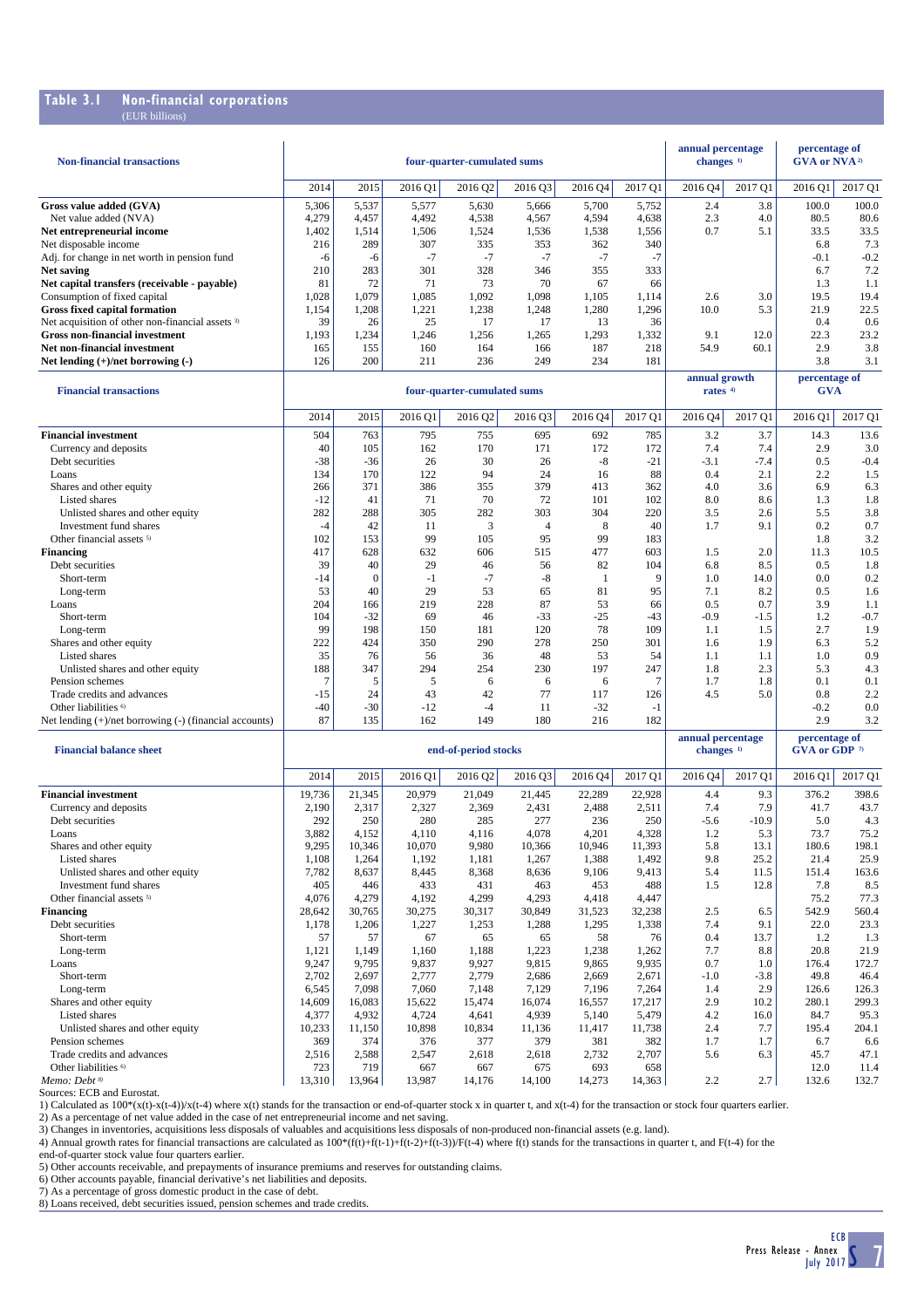# **Table 3.2 Non-financial corporations: financing by counterpart sector, for selected financial instruments**

| <b>Financial transactions</b>                         |                  |                | annual growth<br>rates $1$ |                  |                |                |                                            |               |
|-------------------------------------------------------|------------------|----------------|----------------------------|------------------|----------------|----------------|--------------------------------------------|---------------|
|                                                       | 2015             | 2016 Q1        | 2016 Q2                    | 2016 Q3          | 2016 Q4        | 2017 Q1        | 2016 Q4                                    | 2017 Q1       |
| <b>Debt securities</b>                                | 40               | 29             | 46                         | 56               | 82             | 104            | 6.8                                        | 8.5           |
| purchased by:                                         |                  |                |                            |                  |                |                |                                            |               |
| Non-financial corporations                            | $-3$             | $-3$<br>11     | $-3$                       | $-1$<br>14       | $\mathbf{1}$   | 5              | 3.6                                        | 22.3<br>28.9  |
| <b>MFIs</b><br>Non-money market fund investment funds | 10<br>17         | 10             | 14<br>20                   | 29               | 26<br>29       | 48<br>26       | 17.2<br>10.1                               | 8.6           |
| Other financial institutions                          | $-3$             | $-6$           | -6                         | $-2$             | $-1$           | -6             | $-1.6$                                     | $-9.5$        |
| Insurance corporations                                | 10               | 14             | 11                         | $\overline{4}$   | 8              | 10             | 2.7                                        | 2.9           |
| Pension funds                                         | 1                | 1              | $\overline{2}$             | 3                | $\overline{2}$ | 1              | 10.4                                       | 7.2           |
| General government                                    | $-1$             | 1              | 1                          | $\mathbf{0}$     | -1             | 1              | 3.1                                        | 4.1           |
| Households                                            | $-3$             | $\Omega$       | $-1$                       | $-1$             | $-2$           | $-1$           | $-4.7$                                     | $-2.2$        |
| Rest of the world                                     | 10               | $-1$           | 10                         | 10               | 17             | 19             | 6.2                                        | 8.4           |
| Loans                                                 | 166              | 219            | 228                        | 87               | 53             | 66             | 0.5                                        | 0.7           |
| of which granted by:                                  |                  |                |                            |                  |                |                |                                            |               |
| Non-financial corporations                            | 54               | $\mathbf{2}$   | $-15$                      | -46              | $-32$          | 23             | $-1.2$                                     | 0.9           |
| <b>MFIs</b>                                           | 4                | 39             | 39                         | 61               | 79             | 89             | 2.0                                        | 2.3           |
| Non-MFI financial corporations                        | 54               | 72             | 103                        | 38               | $-14$          | $-22$          | $-0.9$                                     | $-1.4$        |
| Rest of the world                                     | 71               | 119            | 115                        | 47               | 20             | $-13$          | 1.3                                        | $-0.8$        |
| <b>Listed shares</b>                                  | 76               | 56             | 36                         | 48               | 53             | 54             | 1.1                                        | 1.1           |
| purchased by:<br>Non-financial corporations           | 36               | 62             | 58                         | 62               | 81             | 77             | 7.1                                        | 7.1           |
| <b>MFIs</b>                                           | $-12$            | $-28$          | $-38$                      | $-32$            | $-14$          | 12             | $-11.9$                                    | 11.7          |
| Non-money market investment funds                     | 28               | 6              | $\mathbf{0}$               | $\boldsymbol{0}$ | $-8$           | 10             | $-1.0$                                     | 1.4           |
| Other financial institutions                          | 39               | 29             | 42                         | 43               | 24             | $\overline{4}$ | 7.5                                        | 1.3           |
| Insurance corporations                                | $\boldsymbol{0}$ | 6              | 8                          | 8                | 3              | -1             | 2.6                                        | $-0.6$        |
| Pension funds                                         | $\overline{0}$   | 1              | $\overline{2}$             | 3                | 3              | 3              | 9.0                                        | 9.4           |
| General government                                    | $-2$             | $-1$           | $-4$                       | $-2$             | 1              | $\overline{c}$ | 0.3                                        | 1.0           |
| Households                                            | $-17$            | 6              | 8                          | $-13$            | $-23$          | $-40$          | $-3.7$                                     | $-6.6$        |
| Rest of the world                                     | $\overline{4}$   | $-24$          | $-42$                      | $-20$            | $-14$          | $-14$          | $-0.9$                                     | $-1.0$        |
|                                                       |                  |                |                            |                  |                |                |                                            |               |
| <b>Financial balance sheet</b>                        |                  |                | end-of-period stocks       |                  |                |                | annual percentage<br>changes <sup>2)</sup> |               |
|                                                       |                  |                |                            |                  |                |                |                                            |               |
|                                                       | 2015             | 2016 Q1        | 2016 Q2                    | 2016 Q3          | 2016 Q4        | 2017 Q1        | 2016 Q4                                    | 2017 Q1       |
| <b>Debt securities</b>                                | 1,206            | 1,227          | 1,253                      | 1,288            | 1,295          | 1,338          | 7.4                                        | 9.1           |
| purchased by:                                         |                  |                |                            |                  |                |                |                                            |               |
| Non-financial corporations                            | 22               | 23             | 23                         | 25               | 24             | 27             | 6.9                                        | 22.0          |
| <b>MFIs</b><br>Non-money market fund investment funds | 154<br>292       | 165<br>306     | 170<br>325                 | 186<br>340       | 184<br>340     | 220<br>340     | 19.1<br>16.7                               | 33.0<br>11.2  |
| Other financial institutions                          | 50               | 58             | 59                         | 49               | 42             | 49             | $-15.9$                                    | $-15.8$       |
| <i>Insurance corporations</i>                         | 316              | 354            | 355                        | 364              | 366            | 371            | 16.1                                       | 4.9           |
| Pension funds                                         | 18               | 18             | 20                         | 20               | 20             | 20             | 13.4                                       | 8.6           |
| General government                                    | 23               | 23             | 23                         | 24               | 25             | 26             | 8.5                                        | 12.5          |
| Households                                            | 51               | 54             | 53                         | 56               | 55             | 50             | 8.7                                        | $-7.8$        |
| Rest of the world                                     | 282              | 226            | 226                        | 224              | 239            | 236            | $-15.1$                                    | 4.2           |
| Loans                                                 | 9,795            | 9,837          | 9,927                      | 9,815            | 9,865          | 9,935          | 0.7                                        | 1.0           |
| of which granted by:                                  |                  |                |                            |                  |                |                |                                            |               |
| Non-financial corporations                            | 2,559            | 2,527          | 2,495                      | 2,507            | 2,551          | 2,636          | $-0.3$                                     | 4.3           |
| <b>MFIs</b>                                           | 3,918            | 3,937          | 3,964                      | 3,946            | 3,936          | 3,976          | 0.5                                        | 1.0           |
| Non-MFI financial corporations<br>Rest of the world   | 1,545<br>1,533   | 1,565<br>1,563 | 1,632<br>1,593             | 1,609<br>1,517   | 1,576<br>1,564 | 1,518<br>1,574 | 2.0<br>$2.0\,$                             | $-3.0$<br>0.7 |
| <b>Listed shares</b>                                  | 4,932            | 4,724          | 4,641                      | 4,939            | 5,140          | 5,479          | 4.2                                        | 16.0          |
| purchased by:                                         |                  |                |                            |                  |                |                |                                            |               |
| Non-financial corporations                            | 1,139            | 1,084          | 1,079                      | 1,157            | 1,253          | 1,342          | 10.0                                       | 23.8          |
| <b>MFIs</b>                                           | 120              | 104            | 97                         | 100              | 108            | 106            | $-9.9$                                     | 1.9           |
| Non-money market investment funds                     | 771              | 744            | 721                        | 848              | 858            | 914            | 11.3                                       | 22.8          |
| Other financial institutions                          | 322              | 343            | 331                        | 275              | 270            | 267            | $-16.0$                                    | $-22.0$       |
| Insurance corporations                                | 122              | 121            | 116                        | 133              | 136            | 143            | 12.0                                       | 18.3          |
| Pension funds                                         | 36               | 35             | 37                         | 40               | 42             | 43             | 18.4                                       | 21.5          |
| General government                                    | 220              | 209            | 203                        | 213              | 220            | 228            | 0.0                                        | 9.0           |
| Households<br>Rest of the world                       | 631<br>1,572     | 612<br>1,472   | 592<br>1,466               | 612<br>1,560     | 628<br>1,624   | 659<br>1,777   | $-0.4$<br>3.3                              | 7.6<br>20.8   |

Sources: ECB and Eurostat.

1) Annual growth rates for financial transactions are calculated as  $100*(f(t)+(t-1)+(f(t-2))+f(t-3))/F(t-4)$  where  $f(t)$  stands for the transactions in quarter t, and  $F(t-4)$  for the

end-of-quarter stock value four quarters earlier.<br>2) Calculated as 100\*(x(t)-x(t-4))/x(t-4) where x(t) stands for the transaction or end-of-quarter stock x in quarter t, and x(t-4) for the transaction or stock four quarter

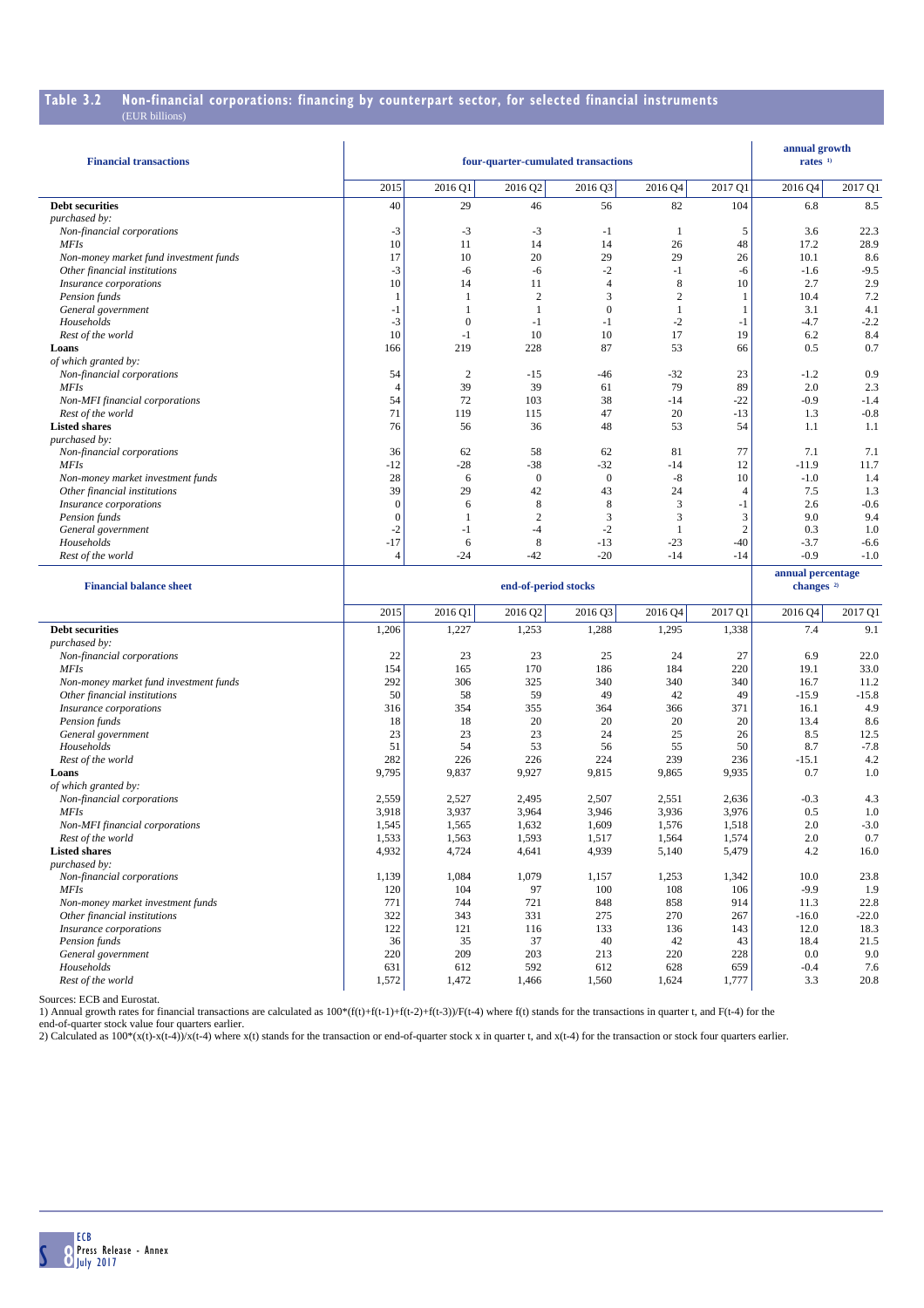#### **Table 4. General government** (EUR billions)

| <b>Non-financial transactions</b>                           | four-quarter-cumulated sums |        |         |         |        |          |         |         | annual percentage<br>changes $1$ | percentage<br>of GNDI |         |
|-------------------------------------------------------------|-----------------------------|--------|---------|---------|--------|----------|---------|---------|----------------------------------|-----------------------|---------|
|                                                             | 2014                        | 2015   | 2016 Q1 | 2016 02 | 2016Q3 | 2016 Q4  | 2017 O1 | 2016 04 | 2017 Q1                          | 2016 O1               | 2017 O1 |
| Net disposable income (GNDI)                                | 1,936                       | 2,018  | 2.044   | 2,072   | 2.080  | 2.098    | 2.128   | 3.0     | 6.7                              | 100.0                 | 100.0   |
| <b>Consumption expenditure</b>                              | 2.126                       | 2.165  | 2.179   | 2,193   | 2,206  | 2.218    | 2.229   | 2.1     | 2.1                              | 106.6                 | 104.8   |
| Net saving                                                  | $-190$                      | $-148$ | $-135$  | $-121$  | $-126$ | $-121$   | $-102$  |         |                                  | $-6.6$                | $-4.8$  |
| Consumption of fixed capital                                | 283                         | 284    | 285     | 286     | 286    | 287      | 289     | 1.5     | 1.6                              | 13.9                  | 13.6    |
| Net capital transfers (receivable - payable)                | $-77$                       | $-69$  | $-70$   | $-70$   | $-67$  | $-56$    | $-54$   |         |                                  | $-3.4$                | $-2.6$  |
| <b>Gross fixed capital formation</b>                        | 276                         | 285    | 283     | 283     | 280    | 275      | 276     | $-6.2$  | 0.5                              | 13.9                  | 12.9    |
| Net acquisition of other non-financial assets <sup>2)</sup> |                             |        |         |         |        | $\theta$ | 0       |         |                                  | 0.0                   | 0.0     |
| Net lending $(+)/$ net borrowing $(-)$                      | $-261$                      | $-217$ | $-204$  | $-190$  | $-188$ | $-164$   | $-143$  |         |                                  | $-10.0$               | $-6.7$  |

| <b>Financial transactions</b>                               |        |        |                | four-quarter-cumulated sums |                | annual growth<br>rates $3$ |                | percentage<br>of GNDI |         |         |         |
|-------------------------------------------------------------|--------|--------|----------------|-----------------------------|----------------|----------------------------|----------------|-----------------------|---------|---------|---------|
|                                                             | 2014   | 2015   | 2016 Q1        | 2016 Q2                     | 2016 Q3        | 2016 Q4                    | 2017 Q1        | 2016 Q4               | 2017 Q1 | 2016 Q1 | 2017 Q1 |
| Net acquisition of financial assets                         | 105    | 13     | 25             | 61                          | $-17$          | 28                         | 26             | 0.6                   | 0.5     | 1.2     | 1.2     |
| Financial investment <sup>4)</sup>                          | 57     | -5     | 48             | 84                          |                | 27                         | 8              | 0.7                   | 0.2     | 2.3     | 0.4     |
| Currency and deposits                                       | 30     | 30     | 50             | 95                          | 34             | 16                         | $-3$           | 1.9                   | $-0.3$  | 2.4     | $-0.1$  |
| Debt securities                                             | $-46$  | $-44$  | $-36$          | $-51$                       | $-59$          | $-26$                      | $-26$          | $-5.6$                | $-5.8$  | $-1.8$  | $-1.2$  |
| Loans                                                       | 74     | 22     | 32             | 39                          | 22             | 25                         | 21             | 2.5                   | 2.1     | 1.5     | 1.0     |
| Short-term                                                  | 20     | 6      | 9              | 18                          | 5              | $-2$                       | $\overline{4}$ | $-1.1$                | 2.3     | 0.4     | 0.2     |
| Long-term                                                   | 54     | 16     | 23             | 21                          | 17             | 26                         | 17             | 3.2                   | 2.1     | 1.1     | 0.8     |
| Shares and other equity                                     | -1     | $-13$  | 3              | $\Omega$                    | $\overline{4}$ | 13                         | 16             | 0.7                   | 0.9     | 0.1     | 0.8     |
| Listed shares                                               | $-7$   | $-2$   | $\overline{c}$ |                             | 3              | 3                          | $\overline{4}$ | 1.1                   | 1.3     | 0.1     | 0.2     |
| Unlisted shares and other equity                            | 8      | $-12$  | $-3$           | -6                          | $-5$           | $-2$                       | $-2$           | $-0.2$                | $-0.1$  | $-0.2$  | $-0.1$  |
| Investment fund shares                                      | $-2$   |        | 4              | 5                           | 6              | 12                         | 14             | 5.4                   | 6.1     | 0.2     | 0.7     |
| Other financial assets <sup>5)</sup>                        | 48     | 18     | $-23$          | $-22$                       | $-18$          |                            | 18             |                       |         | $-1.1$  | 0.8     |
| Net incurrence of liabilities                               | 366    | 231    | 229            | 251                         | 171            | 192                        | 169            | 1.5                   | 1.3     | 11.2    | 7.9     |
| Financing <sup>4)</sup>                                     | 333    | 181    | 205            | 251                         | 174            | 162                        | 128            | 1.4                   | 1.1     | 10.0    | 6.0     |
| Currency and deposits                                       | 3      | 20     | 23             | 18                          | 22             | 4                          | 8              | 1.3                   | 2.4     | 1.1     | 0.4     |
| Debt securities                                             | 235    | 163    | 168            | 172                         | 142            | 169                        | 145            | 1.9                   | 1.6     | 8.2     | 6.8     |
| Short-term                                                  | $-30$  | $-51$  | $-52$          | $-17$                       | $-25$          | $-13$                      | -8             | $-2.4$                | $-1.3$  | $-2.6$  | $-0.4$  |
| Long-term                                                   | 264    | 214    | 220            | 189                         | 168            | 183                        | 152            | 2.2                   | 1.8     | 10.8    | 7.2     |
| Loans                                                       | 95     | - 1    | 15             | 61                          | 10             | $-11$                      | $-25$          | $-0.4$                | $-1.0$  | 0.7     | $-1.2$  |
| Short-term                                                  | 14     | $-2$   | $-18$          | 36                          | 4              | $-8$                       | $-27$          | $-2.9$                | $-9.0$  | $-0.9$  | $-1.3$  |
| Long-term                                                   | 81     |        | 32             | 25                          | 6              | $-3$                       | $\overline{c}$ | $-0.1$                | 0.1     | 1.6     | 0.1     |
| Other liabilities <sup>6)</sup>                             | 33     | 49     | 24             | $\Omega$                    | $-3$           | 30                         | 41             |                       |         | 1.2     | 1.9     |
| Net lending $(+)/$ net borrowing $(-)$ (financial accounts) | $-261$ | $-217$ | $-204$         | $-190$                      | $-188$         | $-164$                     | $-143$         |                       |         | $-10.0$ | $-6.7$  |

| <b>Financial halance sheet</b>           |         |         |         | end-of-period stocks |         | annual percentage<br>changes <sup>1)</sup> |         | percentage<br>of GNDI |         |         |         |
|------------------------------------------|---------|---------|---------|----------------------|---------|--------------------------------------------|---------|-----------------------|---------|---------|---------|
|                                          | 2014    | 2015    | 2016 Q1 | 2016 Q2              | 2016 Q3 | 2016 Q4                                    | 2017 Q1 | 2016 Q4               | 2017 Q1 | 2016 Q1 | 2017 Q1 |
| <b>Financial assets</b>                  | 5,068   | 5,068   | 5,138   | 5,206                | 5,145   | 5,119                                      | 5,193   | 1.0                   | 1.1     | 251.4   | 244.0   |
| <b>Financial investment</b> 4)           | 4,141   | 4,137   | 4,219   | 4,301                | 4,220   | 4,211                                      | 4,276   | 1.8                   | 1.3     | 206.4   | 200.9   |
| Currency and deposits                    | 810     | 846     | 941     | 1.016                | 928     | 860                                        | 939     | 1.7                   | $-0.2$  | 46.0    | 44.1    |
| Debt securities                          | 496     | 456     | 450     | 435                  | 422     | 434                                        | 422     | $-4.8$                | $-6.1$  | 22.0    | 19.9    |
| Loans                                    | 1,037   | 996     | 995     | 1,012                | 998     | 1,016                                      | 989     | 2.0                   | $-0.6$  | 48.7    | 46.5    |
| Short-term                               | 165     | 171     | 161     | 173                  | 162     | 169                                        | 164     | $-1.2$                | 2.1     | 7.9     | 7.7     |
| Long-term                                | 872     | 825     | 835     | 839                  | 836     | 847                                        | 825     | 2.6                   | $-1.1$  | 40.8    | 38.8    |
| Shares and other equity                  | 1,798   | 1,838   | 1,833   | 1,838                | 1,872   | 1,900                                      | 1,925   | 3.4                   | 5.0     | 89.7    | 90.4    |
| Listed shares                            | 300     | 300     | 282     | 272                  | 287     | 303                                        | 312     | 1.1                   | 10.7    | 13.8    | 14.7    |
| Unlisted shares and other equity         | 1,293   | 1,320   | 1,320   | 1,332                | 1,343   | 1,344                                      | 1,347   | 1.8                   | 2.0     | 64.6    | 63.3    |
| Investment fund shares                   | 205     | 218     | 231     | 234                  | 243     | 254                                        | 266     | 16.3                  | 15.1    | 11.3    | 12.5    |
| Other financial assets <sup>5)</sup>     | 927     | 931     | 919     | 905                  | 924     | 909                                        | 917     |                       |         | 45.0    | 43.1    |
| <b>Liabilities</b>                       | 12,376  | 12,506  | 12,841  | 13,008               | 12,985  | 12,718                                     | 12,690  | 1.7                   | $-1.2$  | 628.3   | 596.4   |
| Financing 4)                             | 11,478  | 11,571  | 11,884  | 12,046               | 12,008  | 11,765                                     | 11,706  | 1.7                   | $-1.5$  | 581.5   | 550.1   |
| Currency and deposits                    | 305     | 325     | 317     | 329                  | 339     | 329                                        | 325     | 1.3                   | 2.4     | 15.5    | 15.3    |
| Debt securities                          | 8,596   | 8,720   | 9.040   | 9,180                | 9.170   | 8,921                                      | 8,900   | 2.3                   | $-1.5$  | 442.3   | 418.2   |
| Short-term                               | 597     | 551     | 572     | 573                  | 565     | 538                                        | 565     | $-2.2$                | $-1.2$  | 28.0    | 26.6    |
| Long-term                                | 7,999   | 8,169   | 8,468   | 8,607                | 8,606   | 8,383                                      | 8,334   | 2.6                   | $-1.6$  | 414.3   | 391.7   |
| Loans                                    | 2,577   | 2,526   | 2,527   | 2,537                | 2,499   | 2,514                                      | 2,481   | $-0.5$                | $-1.8$  | 123.6   | 116.6   |
| Short-term                               | 276     | 276     | 296     | 308                  | 275     | 288                                        | 289     | 4.2                   | $-2.4$  | 14.5    | 13.6    |
| Long-term                                | 2,301   | 2,250   | 2,231   | 2,229                | 2,224   | 2,227                                      | 2,192   | $-1.0$                | $-1.7$  | 109.2   | 103.0   |
| Other liabilities <sup>6)</sup>          | 898     | 935     | 957     | 962                  | 977     | 954                                        | 984     |                       |         | 46.8    | 46.3    |
| Memo: Government debt (at nominal value) | 9,328.8 | 9,453.8 | 9,612.7 | 9,682.7              | 9.616.8 | 9,588.3                                    | 9,696.1 |                       |         |         |         |

Sources: ECB and Eurostat.

1) Annual percentage changes are calculated as 100\*(x(t)-x(t-4))/x(t-4) where x(t) stands for the transaction or end-of-quarter stock x in quarter t, and x(t-4) for the transaction

or stock four quarters earlier.<br>2) Changes in inventories, acquisitions less disposals of valuables and acquisitions less disposals of non-produced non-financial assets.<br>3) Annual growth rates for financial transactions ar

end-of-quarter stock value four quarters earlier.

4) In line with existing conventions, the financial investment of the government excludes financial derivatives, prepayments of insurance premiums and reserves for outstanding claims<br>and other accounts receivable, and the and other accounts payable.

5) Other accounts receivable, financial derivatives and prepayments of insurance premiums and reserves for outstanding claims.<br>6) Other accounts payable, pension fund reserves, financial derivatives and unlisted shares and